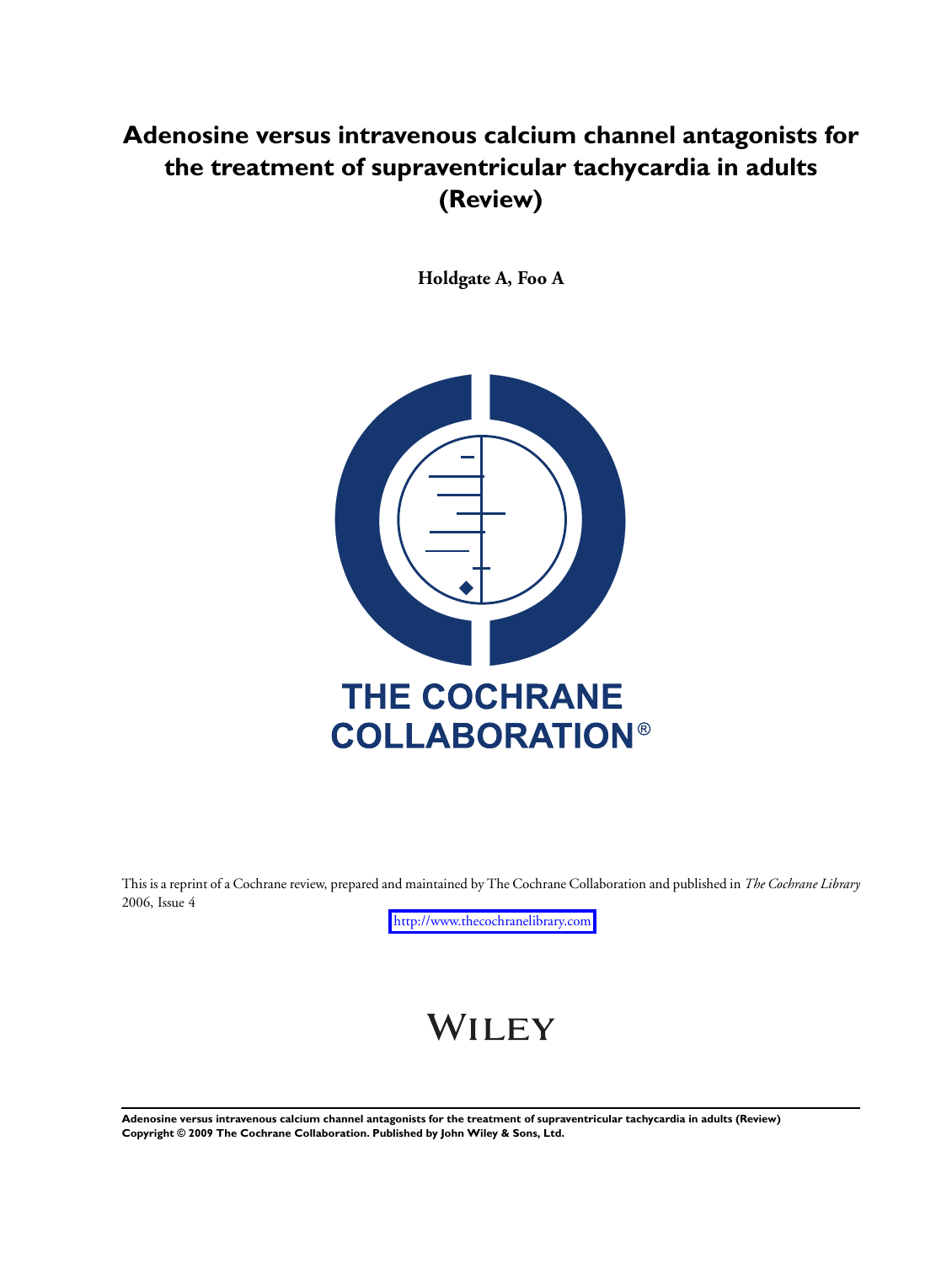## **TABLE OF CONTENTS**

| <b>HEADER</b>                                                                                                                               |    |
|---------------------------------------------------------------------------------------------------------------------------------------------|----|
| <b>ABSTRACT</b>                                                                                                                             |    |
|                                                                                                                                             |    |
| <b>BACKGROUND</b>                                                                                                                           |    |
| <b>OBJECTIVES</b>                                                                                                                           |    |
| <b>METHODS</b>                                                                                                                              |    |
| <b>RESULTS</b>                                                                                                                              |    |
| Figure 1.                                                                                                                                   |    |
| <b>DISCUSSION</b>                                                                                                                           |    |
|                                                                                                                                             |    |
| <b>REFERENCES</b>                                                                                                                           | 10 |
|                                                                                                                                             | 11 |
| DATA AND ANALYSES                                                                                                                           | 18 |
| Analysis 1.1. Comparison 1 Adenosine vs Ca Blockers, Outcome 1 Reversion rate.                                                              | 18 |
| Analysis 1.2. Comparison 1 Adenosine vs Ca Blockers, Outcome 2 Time to reversion (seconds).                                                 | 19 |
| Analysis 1.3. Comparison 1 Adenosine vs Ca Blockers, Outcome 3 Relapse to SVT post-reversion.                                               | 20 |
| Analysis 1.4. Comparison 1 Adenosine vs Ca Blockers, Outcome 4 Minor Adverse events.                                                        | 21 |
| Analysis 1.5. Comparison 1 Adenosine vs Ca Blockers, Outcome 5 Hypotension.                                                                 | 22 |
|                                                                                                                                             | 22 |
|                                                                                                                                             | 24 |
| <b>HISTORY</b><br>a constitución de la constitución de la constitución de la constitución de la constitución de la constitución             | 25 |
| <b>CONTRIBUTIONS OF AUTHORS</b>                                                                                                             | 25 |
| DECLARATIONS OF INTEREST<br>the contract of the contract of the contract of the contract of the contract of the contract of the contract of | 25 |
| SOURCES OF SUPPORT                                                                                                                          | 25 |
| <b>INDEX TERMS</b><br>the contract of the contract of the contract of the contract of the contract of the contract of the contract of       | 25 |

**Adenosine versus intravenous calcium channel antagonists for the treatment of supraventricular tachycardia in adults (Review) i Copyright © 2009 The Cochrane Collaboration. Published by John Wiley & Sons, Ltd.**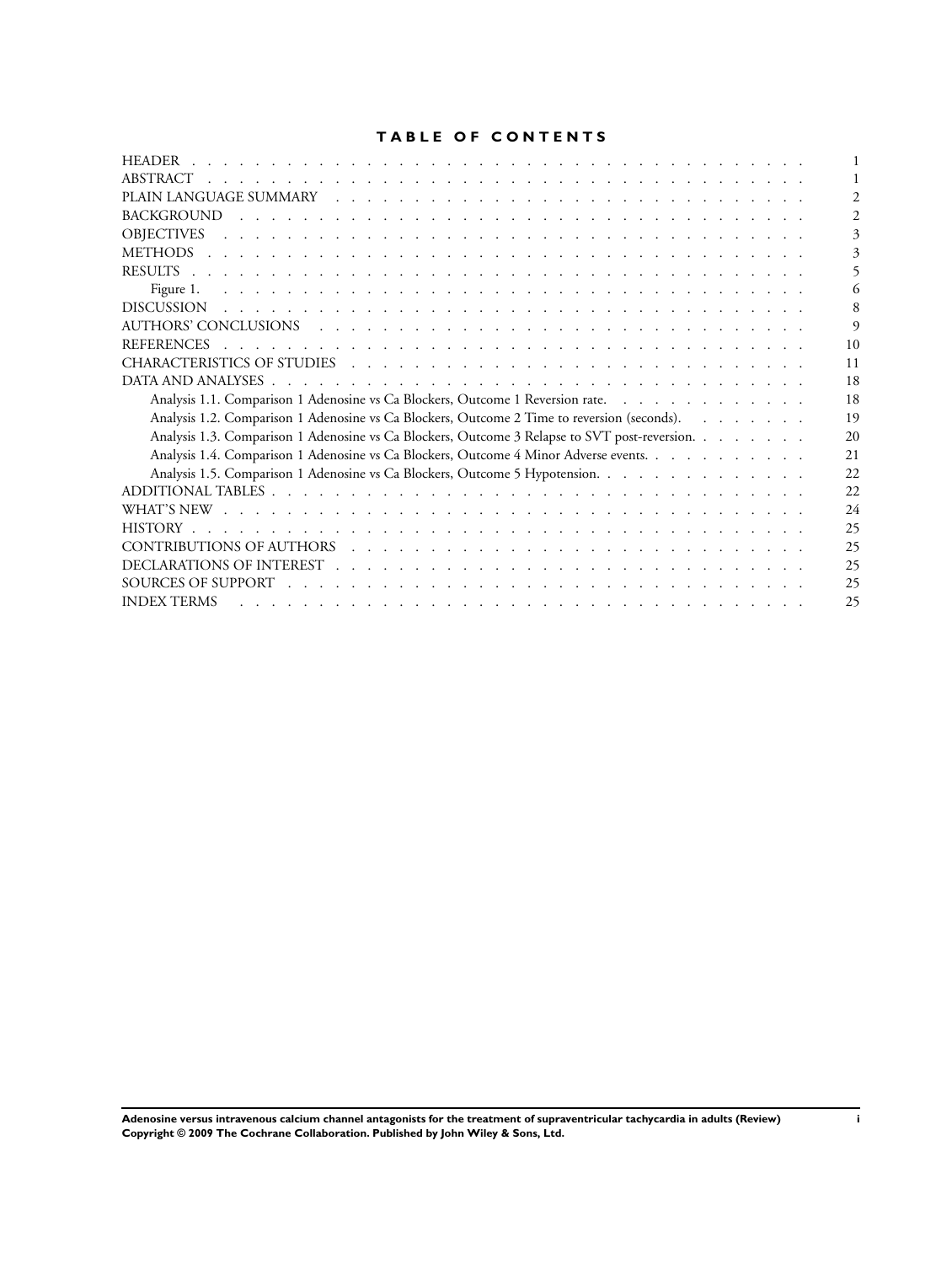**[Intervention Review]**

## **Adenosine versus intravenous calcium channel antagonists for the treatment of supraventricular tachycardia in adults**

Anna Holdgate<sup>1</sup>, Angeline Foo<sup>2</sup>

<sup>1</sup>Emergency Medicine Research Unit, Liverpool Hospital, Liverpool, Australia. <sup>2</sup>Department of Emergency Medicine, St George Hospital, Kogarah, Australia

Contact address: Anna Holdgate, Emergency Medicine Research Unit, Liverpool Hospital, Sydney South West Area Health Service, Liverpool, NSW, 2170, Australia. [Anna.holdgate@sswahs.nsw.gov.au.](mailto:Anna.holdgate@sswahs.nsw.gov.au)

**Editorial group:** Cochrane Heart Group. **Publication status and date:** Edited (no change to conclusions), published in Issue 1, 2009. **Review content assessed as up-to-date:** 1 August 2006.

**Citation:** Holdgate A, Foo A. Adenosine versus intravenous calcium channel antagonists for the treatment of supraventricular tachycardia in adults. *Cochrane Database of Systematic Reviews* 2006, Issue 4. Art. No.: CD005154. DOI: 10.1002/14651858.CD005154.pub2.

Copyright © 2009 The Cochrane Collaboration. Published by John Wiley & Sons, Ltd.

## **A B S T R A C T**

#### **Background**

Patients with paroxysmal supraventricular tachycardia frequently present to the Emergency Department. Where vagal manoeuvres fail, the two most commonly used drugs are adenosine and calcium channel antagonists. Both are known to be effective but both have a significant side-effect profile.

#### **Objectives**

To examine the relative effects of adenosine and calcium channel antagonists and, if possible, to determine which is most appropriate for the management of supraventricular tachycardia.

#### **Search methods**

Studies were identified from The Cochrane Central Register of Controlled Trials (CENTRAL), Issue 3 2006, MEDLINE (1966 to June 2006), Pre-MEDLINE and EMBASE (1980 to June 2006). Bibliographies of identified studies were also examined. No language restrictions were applied.

#### **Selection criteria**

Inclusion criteria: randomised trials comparing adenosine and a calcium channel antagonist in patients of any age with supraventricular tachycardia, where one of the defined outcomes was reported. Outcomes of interest were: reversion rate, mortality, time to reversion, rate of relapse, minor adverse events, major adverse events, length of hospital stay and patient satisfaction. Major adverse events were defined as cardiac arrest, prolonged hypotension, symptomatic bradycardia requiring treatment and acute cardiac failure. Minor adverse events were any other reported event.

## **Data collection and analysis**

Two reviewers independently checked the results of searches to identify relevant studies. Dichotomous outcomes were reported as Peto Odds ratios and continuous outcomes as weighted mean differences.

**Adenosine versus intravenous calcium channel antagonists for the treatment of supraventricular tachycardia in adults (Review) 1 Copyright © 2009 The Cochrane Collaboration. Published by John Wiley & Sons, Ltd.**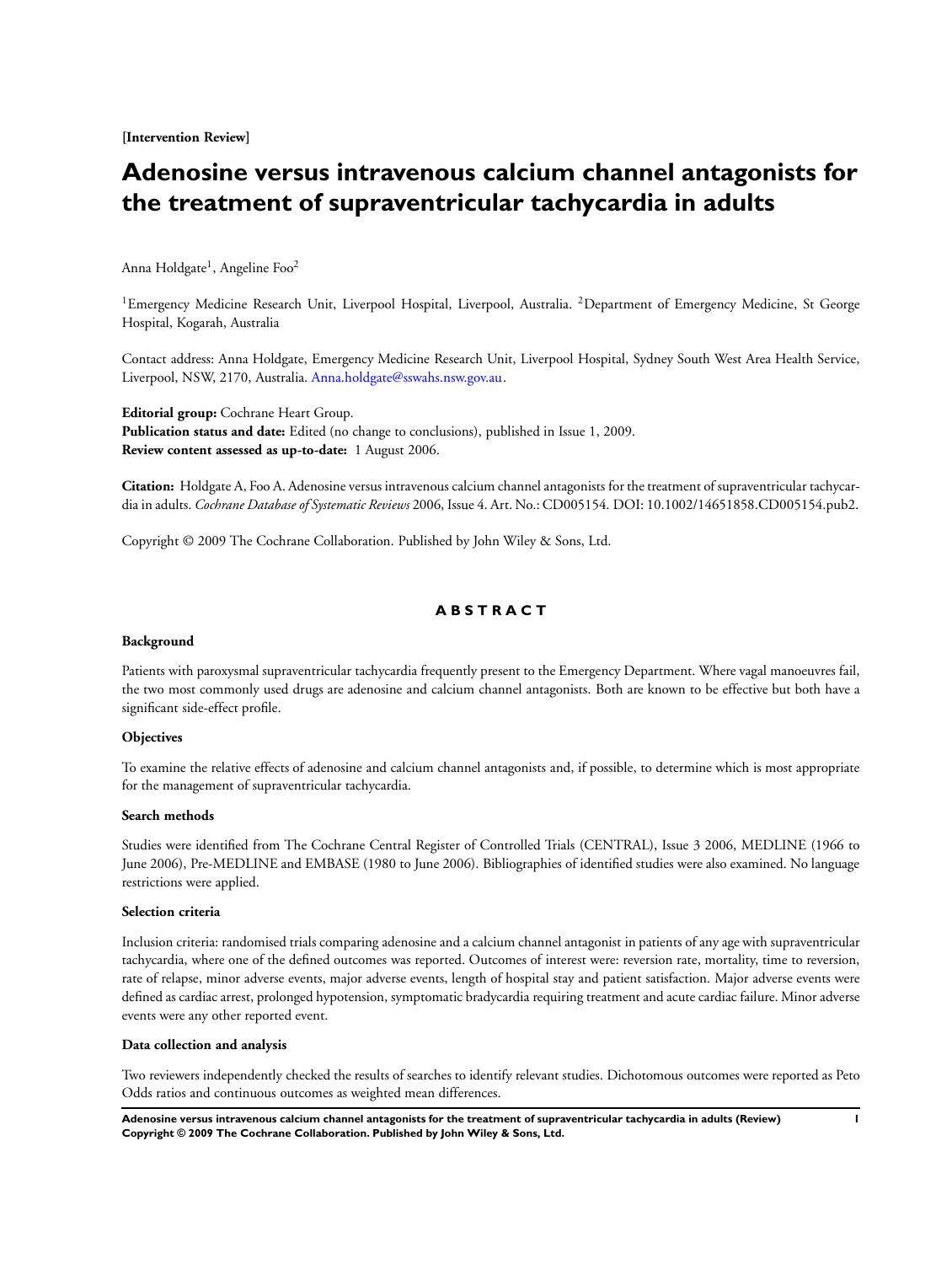#### **Main results**

Eight trials were identified. In the pooled analysis there was no significant difference in reversion rate or relapse rate between the two drugs. Time to reversion was slower for verapamil than adenosine in all studies that reported this outcome, but the data were not suitable for combining. Minor adverse events such as nausea, chest tightness, shortness of breath and headache were reported much more frequently in patients treated with adenosine with 10.8 % of patients reporting at least one of these events, compared with 0.6% of those treated with verapamil (OR 0.15, 95% CI 0.09 to 0.26, P<0.001). There was no significant difference in the rate of major adverse events between the two groups, although hypotension was reported exclusively in the verapamil treatment group (3/166 patients treated with verapamil, 0/171 treated with adenosine).

#### **Authors' conclusions**

Adenosine and verapamil are both effective treatments for supraventricular tachycardia in the majority of patients. However, given the high incidence of minor but unpleasant side effects in patients treated with adenosine and the potential for hypotension with verapamil, patients should be fully informed of these risks prior to treatment.

#### **P L A I N L A N G U A G E S U M M A R Y**

#### **Adenosine versus intravenous calcium channel antagonists for tachycardia in adults**

Supraventricular tachycardia (SVT)is a common abnormal rhythm of the heart resulting in a very rapid heart beat. This rhythm problem usually occurs in otherwise healthy people and common symptoms include palpitations, light headedness, and chest pain. Occasionally, SVT may also cause confusion or loss of consciousness. SVT can sometimes be treated with simple physical manoeuvres such as forced breath holding. When simple manoeuvres fail, supraventricular tachycardia can be treated in the Emergency department with a variety of different drugs. The two most commonly used drug types are adenosine and calcium channel antagonists (verapamil is the most frequently used drug in this class). This review compares the relative effectiveness and side effects of these two drugs.

Eight trials involving 577 patients were included in the review. Combined analysis of these trials showed no difference in the effectiveness of adenosine and verapamil in successfully treating supraventricular tachycardia, with an overall success rate of approximately 90% for both drugs. Adenosine took less time than verapamil to work, but when effective, both drugs worked within 15 minutes. Adenosine was associated with more side effects than verapamil, with approximately one in ten patients treated with adenosine experiencing chest pain, nausea, shortness of breath or headache, while these symptoms occurred in less than 1% of patients treated with verapamil. However these side effects lasted for only a short time, usually less than a few minutes. Very low blood pressure which required treatment was reported in three out of 166 patients treated with verapamil, while no patients treated with adenosine experienced low blood pressure.

Overall, both drugs appear to be similarly effective but adenosine is associated with a relatively high incidence of 'minor' side effects and verapamil is associated with infrequent 'major' side effects. None of the trials examined patient satisfaction with treatment or how long patients had to stay in hospital, and this somewhat limits the significance of the findings as these issues are probably most important in deciding which drug is the 'best' treatment.

## **B A C K G R O U N D**

Paroxysmal supraventricular tachycardia (PSVT) is one of the most common arrhythmias presenting to the Emergency Department. Common symptoms include palpitations, light headedness, and chest pain and in a small proportion of patients PSVT may also cause confusion or loss of consciousness. The majority of patients are relatively young and healthy, and can be treated and discharged from the Emergency Department. Most narrow complex PSVTs are due to re-entry circuits within the AV node (60-90%) or via a bypass tract with anterograde conduction through the AV node [\(Bolton 2000](#page-11-0); [Cameron 2000\)](#page-11-0). For the majority of patients, PSVT is not acutely life threatening but causes significant symptoms and requires treatment to terminate the tachyarrhythmia. Treatment in stable, symptomatic patients is aimed at terminating the abnormal rhythm by decreasing conduction through the AV node. Increas-

**Adenosine versus intravenous calcium channel antagonists for the treatment of supraventricular tachycardia in adults (Review) 2 Copyright © 2009 The Cochrane Collaboration. Published by John Wiley & Sons, Ltd.**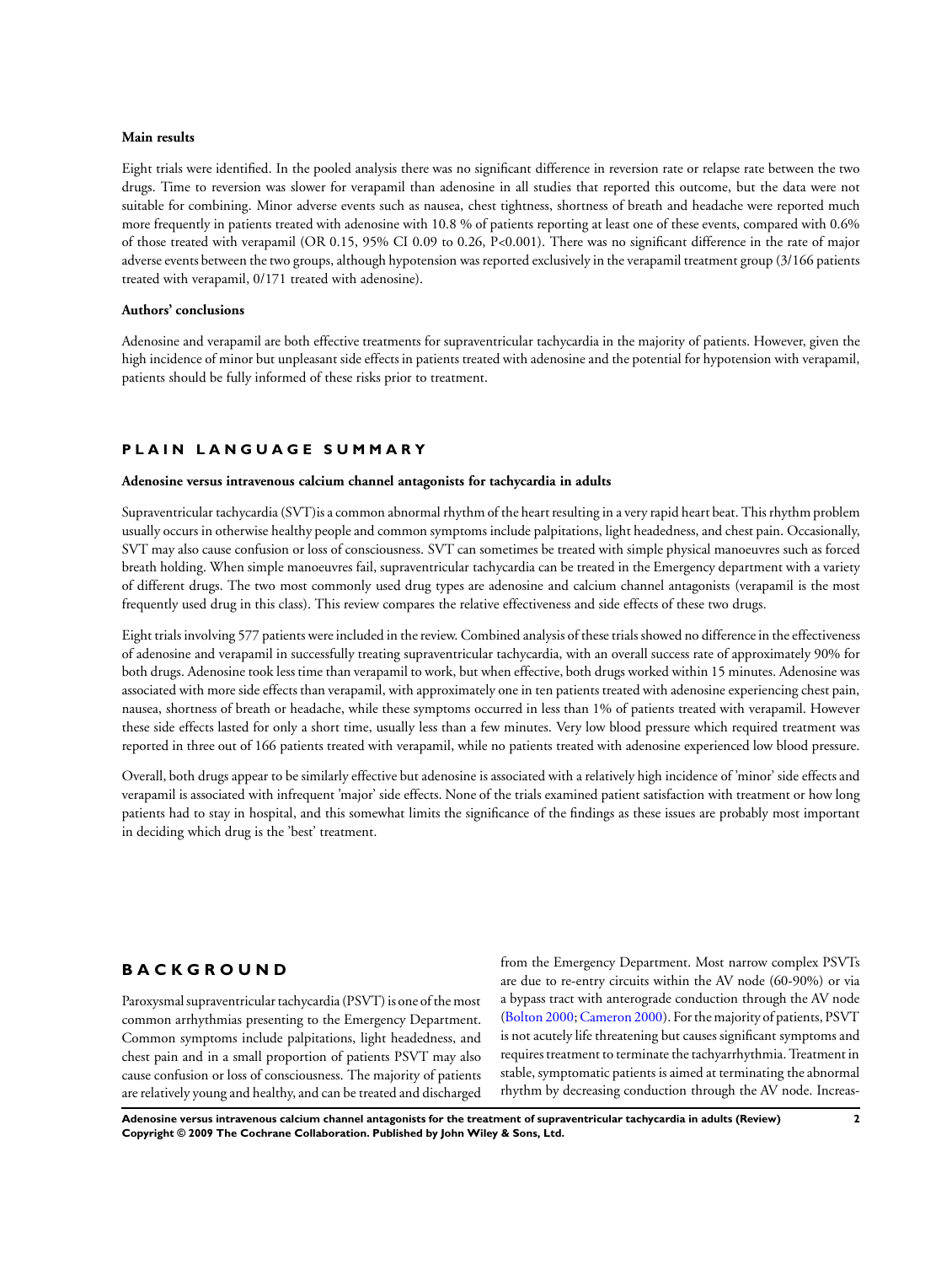ing vagal tone by the Valsalva manoeuvre (forced expiration against a closed glottis) or carotid sinus massage (firm unilateral pressure over the carotid artery in the neck for 5-10 seconds) has been reported to be effective in 17 to 53% of patients [\(Lim 1998;](#page-11-0) [Ornato](#page-11-0) [1990](#page-11-0); [Wen 1998](#page-11-0)). Lower success rates may be related to variability in instructions given to patients on the correct technique for performing a Valsalva manoeuvre ([Taylor 2004\)](#page-11-0). For patients in whom vagal manoeuvres are not effective, calcium channel antagonists, adenosine, sotalol, beta-blockers and magnesium sulphate have been shown to be more effective than placebo [\(Dougherty](#page-11-0) [1992](#page-11-0); [Gupta 1999;](#page-11-0) [Jordaens 1991;](#page-11-0) [Joshi 1995](#page-11-0)). In small studies magnesium sulphate is effective in converting approximately 33% of PSVT [\(Joshi 1995](#page-11-0)), sotalol is effective in 83% of patients but is associated with an adverse event rate of 14% [\(Jordaens 1991](#page-11-0)) and short acting beta-blockers such as esmolol are effective in only 25% of patients ([Gupta 1999](#page-11-0)). Therefore, calcium channel antagonists and adenosine are the most commonly recommended therapies ([AHA 2005a](#page-11-0); [Bolton 2000](#page-11-0); [Cameron 2000;](#page-11-0) [Harrison](#page-11-0) [2003](#page-11-0)) because of their relatively high efficacy and low side effect profile.

Calcium channel antagonists have been used in PSVT for many years, are effective in up to 90% of patients ([Bolton 2000](#page-11-0)) and are relatively cheap. As their name suggests, they act by blocking voltage-dependent calcium channels thus reducing intracellular calcium resulting in blockade of calcium dependent conduction through the AV node. However, calcium channel blockade also causes negative inotropy and peripheral vasodilation which may result in hypotension, particularly in patients with impaired left ventricular function. They have a relatively long half-life of three to six hours and thus adverse effects may be prolonged. They are also relatively contraindicated in patients who are already on betablockers as the combined effect may lead to significant bradycardia [\(Katzung 1995](#page-11-0)). Calcium antagonists are contraindicated in the presence of wide complex tachycardia and with atrial fibrillation or flutter associated with Wolf-Parkinson-White syndrome ([AHA](#page-11-0) [2005a\)](#page-11-0).

Adenosine has been widely used in PSVT in recent years with reported efficacy similar to calcium channel antagonists [\(Bolton](#page-11-0) [2000](#page-11-0)). It is an endogenous nucleoside with a half-life of less than a minute, which acts by inhibiting cAMP-mediated calcium influx and enhancing potassium conduction. This leads to inhibition of AV nodal conduction and increase in the AV nodal refractory period. Because of the short half-life, reversion to sinus rhythm may be short lived as a subsequent ectopic beat may re-initiate SVT. Many patients experience short-lived but very unpleasant side effects following administration of adenosine, including dyspnoea, flushing and a sense of impending death or doom which can be very frightening ([Bolton 2000](#page-11-0); [Hourigan 2001](#page-11-0); [Katzung 1995](#page-11-0)). Adenosine is significantly more costly than most intravenous calcium channel antagonists but if it is more effective and/or associated with fewer side effects, the additional cost of adenosine would

be less important.

Both these agents are reasonably effective but have significant side effects. Several small studies have examined the effectiveness of these agents individually and comparatively but the decision as to which agent to use is usually determined by personal experience of both the patient and the clinician.

## **O B J E C T I V E S**

The aim of this review is to examine the relative efficacy and adverse event rates of adenosine and calcium channel antagonists and, if possible, to determine which of these drug types is most appropriate for the management of PSVT.

## **M E T H O D S**

## **Criteria for considering studies for this review**

### **Types of studies**

All randomised controlled trials (RCTs) or quasi-RCTs comparing any intravenous calcium antagonist with intravenous adenosine.

#### **Types of participants**

Patients of any age with narrow complex SVT diagnosed on 12 lead ECG within 24 hours of onset. SVT was defined as a regular, narrow complex tachycardia at a rate of 150-220 beats/minute.

#### **Types of interventions**

All interventions that directly compare any intravenous calcium channel antagonist with intravenous adenosine, in any dosage of either drug.

#### **Types of outcome measures**

Studies reporting any one of the following were eligible for inclusion:

- (1) Reversion rate to sinus rhythm;
- (2) Mortality within 12 hours of drug administration;
- (3) Time to immediate reversion to sinus rhythm;
- (4) Rate of relapse to SVT within 2 hours following reversion ;
- (5) Length of stay in hospital;

(6) Major adverse events (defined as cardiac arrest, prolonged hypotension, symptomatic bradycardia requiring treatment, acute cardiac failure);

(7) Minor adverse events (defined as any reported adverse event other than those defined above);

**Adenosine versus intravenous calcium channel antagonists for the treatment of supraventricular tachycardia in adults (Review) 3 Copyright © 2009 The Cochrane Collaboration. Published by John Wiley & Sons, Ltd.**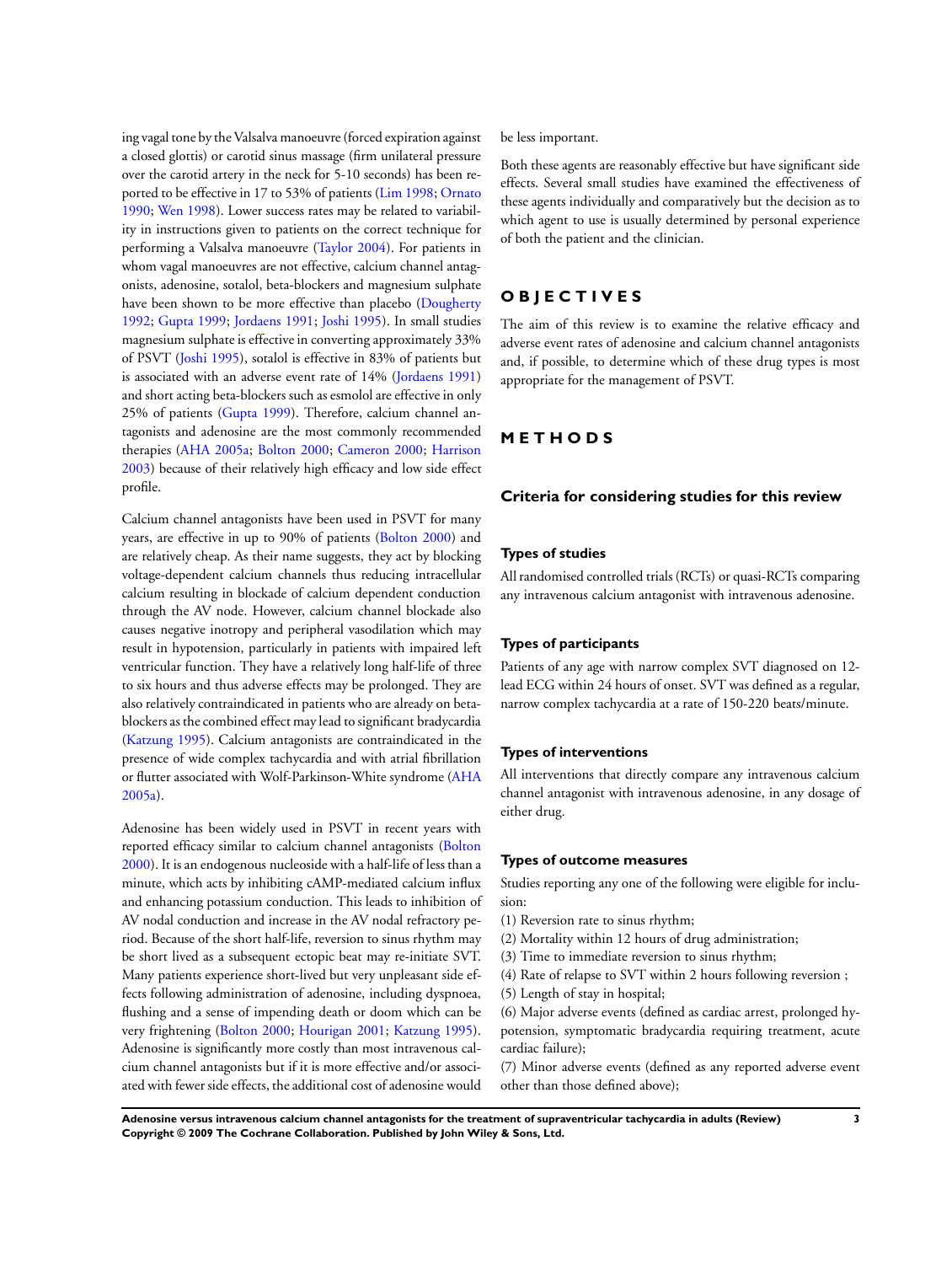(8) Patient satisfaction as measured on any validated scale.

## **Search methods for identification of studies**

Relevant trials were identified from the following sources:

(1) Cochrane Central Register of Controlled Trials (CENTRAL), Issue 3 2006 (see [Table 1](#page-24-0));

(2) MEDLINE (1966 to June 2006) and Pre MEDLINE combined with the optimally sensitive strategy for the identification of RCTs [\(Dickersin 1994](#page-11-0));

(3) EMBASE (1980 to June 2006) using terms similar to those used for MEDLINE and combined with a search strategy for the identification of RCTs ([Lefebvre C 1996](#page-11-0)) (see [Table 2](#page-24-0));

(4) Reference lists of relevant textbooks, review articles and relevant trials;

(5) Conference proceedings and abstracts from cardiac and emergency medicine scientific meetings;

(6) Letters seeking information about unpublished or incomplete trials to investigators known to be involved in previous trials.

Studies in any language were included. Search strategy for MED-LINE is detailed below.

## **Ovid MEDLINE search strategy**

1 exp Adenosine/ 2 adenosin\$.tw. 3 1 or 2

4 exp Tachycardia, Supraventricular/

5 supraventricular tachycardia\$.tw.

6 supraventricular arrhythmia\$.tw.

7 supraventricular tachyarrhythmi\$.tw.

8 sinus tachycardia\$.tw.

9 svt.tw.

10 psvt.tw.

11 or/4-10

12 3 and 11

## **Data collection and analysis**

This review was undertaken by two reviewers (AH and AF). The results from the search strategy are presented as a flowchart based on the Quorom statement ([Moher 1999](#page-11-0)). Titles and abstracts identified by the search strategy described were screened independently by both reviewers. All potentially relevant reviews were retained and the full text of these studies examined to determine which studies satisfied the inclusion criteria. Data extraction was carried out independently by the same reviewers using pre-defined data extraction forms. Studies reported in languages other than those familiar to the authors were translated and evaluated in the presence of a native speaker of the language. Where important data was not reported, we attempted to contact the original authors to get the necessary information.

### **Study quality**

The quality of studies was assessed independently by AH and AF without blinding to authorship or journal. Quality assessment was performed according to the guidelines in the Cochrane Handbook aiming to identify the four main sources of systematic bias in trials: selection bias, performance bias,attrition bias and detection bias. Each of the following criteria was coded as adequate, unclear, inadequate or not used:

(1) Allocation concealment - did the described method ensure that allocation of treatment was concealed up to the point of assignment;

(2) Blinding to outcome assessment - was the method of blinding described adequate to ensure that (1)patients (2)caregivers and (3) investigators remained unaware of treatment assignment;

(3) Adequacy of controls - were the treatment and control groups comparable at entry;

(4) Adequacy of follow-up - did the described method identify all participants including withdrawals, dropout and protocol deviations;

(5) Intention to treat analysis. Control of selection bias after treatment allocation: was there intention to treat analysis, were withdrawals and completeness to follow-up reported, were the results analysed both by the original treatment assignment and by treatment received (yes/no/not stated).

Similarly, the following characteristics were coded to determine external validity:

(1) Clear definition of inclusion and exclusion criteria at entry;

(2) Clear definition of outcome measures;

(3) Reporting of accuracy, precision and observer variation of outcome measures;

(4) Appropriateness of timing of outcome measures;

(5) Clarity of reporting of outcome measures.

Any disagreements were resolved by discussion, including a third party if necessary.

#### **Statistical assessment**

Dichotomous outcomes results were expressed as Peto Odds ratios with 95% confidence intervals (CI). Where continuous scales of measurement were used to assess the effects of treatment the weighted mean difference (WMD) was used, or the standardised mean difference (SMD) if different scales were used. Statistical heterogeneity was analysed using a Chi squared test on N-1 degrees of freedom, with p<0.1 defined as substantial heterogeneity. If no heterogeneity was present, analysis was performed using a fixed effects model. Where substantial heterogeneity was detected, further analysis was used to explore possible sources of heterogeneity (e.g. study quality, outcome measures, participants and interventions). When the source of heterogeneity could not be explained we did not combine study results. Subgroup analysis was to be used to look for different effects amongst different groups where numbers allowed. Relevant subgroup analysis based on participants' age, gender, duration of symptoms, intercurrent drug therapy, presence of underlying heart disease, prior treatments and drug dosage was explored if possible.

**Adenosine versus intravenous calcium channel antagonists for the treatment of supraventricular tachycardia in adults (Review) 4 Copyright © 2009 The Cochrane Collaboration. Published by John Wiley & Sons, Ltd.**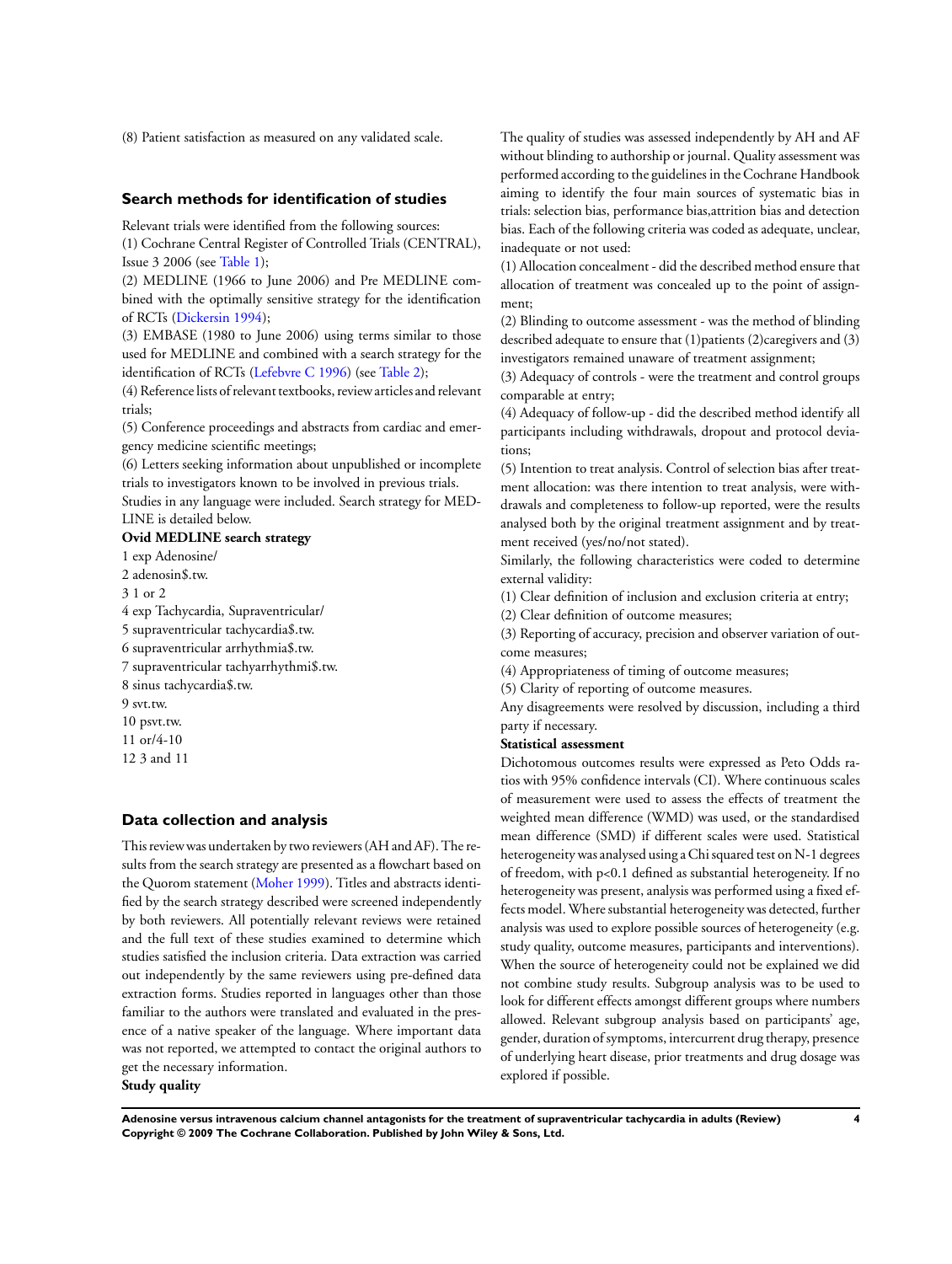## **R E S U L T S**

## **Description of studies**

## See:[Characteristics of included studies;](#page-13-0)[Characteristics of excluded](#page-18-0) [studies.](#page-18-0)

The literature search identified 909 potentially relevant studies. The majority were excluded on abstract review because they were not RCTs or did not compare adenosine and a calcium antagonist [\(Figure 1](#page-7-0)). Seventeen articles were retrieved for more detailed evaluation, of which a further nine were excluded because they did not meet our inclusion criteria. No studies were excluded on the basis of quality assessment alone. Thus eight trials were available for inclusion in the review [\(Cabrera-Sole 1989](#page-11-0); [Cheng 2003;](#page-11-0) [DiMarco](#page-11-0) [1990](#page-11-0); [Ferreira 1996;](#page-11-0) [Gil Madre 1995](#page-11-0); [Greco 1982](#page-11-0); [Hood 1992;](#page-11-0) [Kulakowski 1998\)](#page-11-0). Several studies included a crossover component where the alternate study drug was administered if the first drug was unsuccessful [\(DiMarco 1990](#page-11-0); [Ferreira 1996;](#page-11-0) [Gil Madre](#page-11-0) [1995](#page-11-0); [Greco 1982;](#page-11-0) [Hood 1992](#page-11-0)). As the time between the drugs was short and did not allow drug washout (particularly for verapamil), we included only data from the pre-crossover phase of these trials. One study [\(DiMarco 1990\)](#page-11-0) included adenosine versus placebo phase and another study [\(Greco 1982\)](#page-11-0) had a third treatment arm with digitalis, data from these components of the trials was not included.

**Adenosine versus intravenous calcium channel antagonists for the treatment of supraventricular tachycardia in adults (Review) 5 Copyright © 2009 The Cochrane Collaboration. Published by John Wiley & Sons, Ltd.**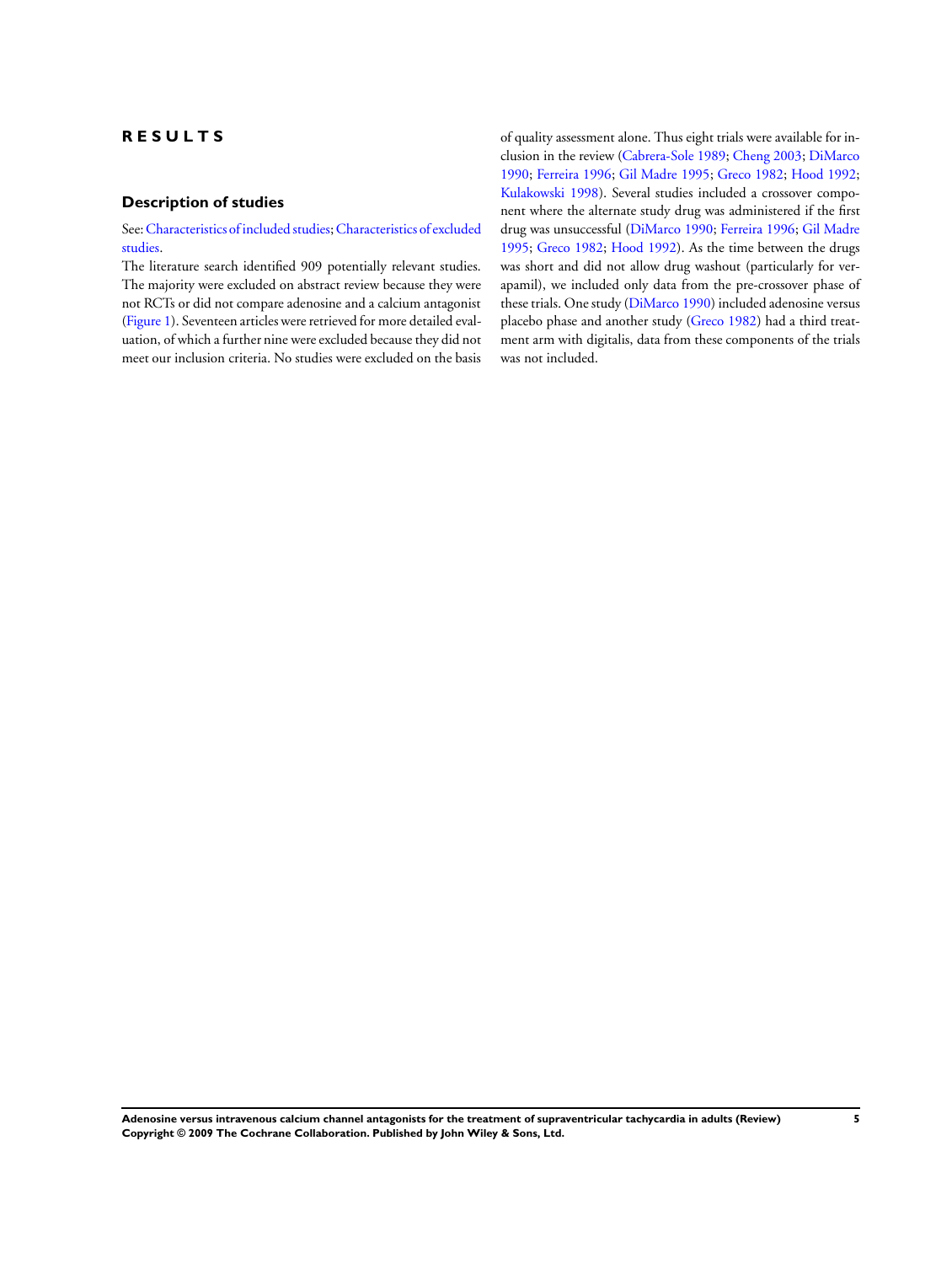

## <span id="page-7-0"></span>Figure 1: Search Strategy Flowchart:



The eight trials were conducted in 10 different countries and published between 1982 and 2003, with 577 participants. Four of the trials used adenosine in the form of ATP (adenosine tri-phosphate) [\(Cabrera-Sole 1989](#page-11-0); [Ferreira 1996](#page-11-0); [Gil Madre 1995;](#page-11-0) [Greco 1982](#page-11-0)), the remaining four used adenosine. ATP is rapidly converted to adenosine (the free base form) following exogenous administration, with 10 mg ATP equipotent to 6 mg adenosine, and a linear dosage relationship between the two forms of the drug ([Belhassen](#page-11-0) [1984](#page-11-0); [Faulds 1991](#page-11-0)). Verapamil was the calcium antagonist used in all trials. All studies but one ([Greco 1982](#page-11-0)) were conducted in adults.

Two studies enrolled only patients with spontaneous SVT ([Ferreira](#page-11-0) [1996](#page-11-0); [Greco 1982\)](#page-11-0) and two enrolled patients with both spontaneous and induced SVT ([DiMarco 1990;](#page-11-0) [Hood 1992\)](#page-11-0). The remaining trials did not specify whether SVT was spontaneous or induced. None of the studies had a defined maximum length of time for duration of SVT as an inclusion criterion, thus all papers that report 'acute' or 'paroxysmal' SVT as an inclusion criterion were included .

No studies reported length of stay in hospital or outcomes from patient satisfaction surveys.

**Adenosine versus intravenous calcium channel antagonists for the treatment of supraventricular tachycardia in adults (Review) 6 Copyright © 2009 The Cochrane Collaboration. Published by John Wiley & Sons, Ltd.**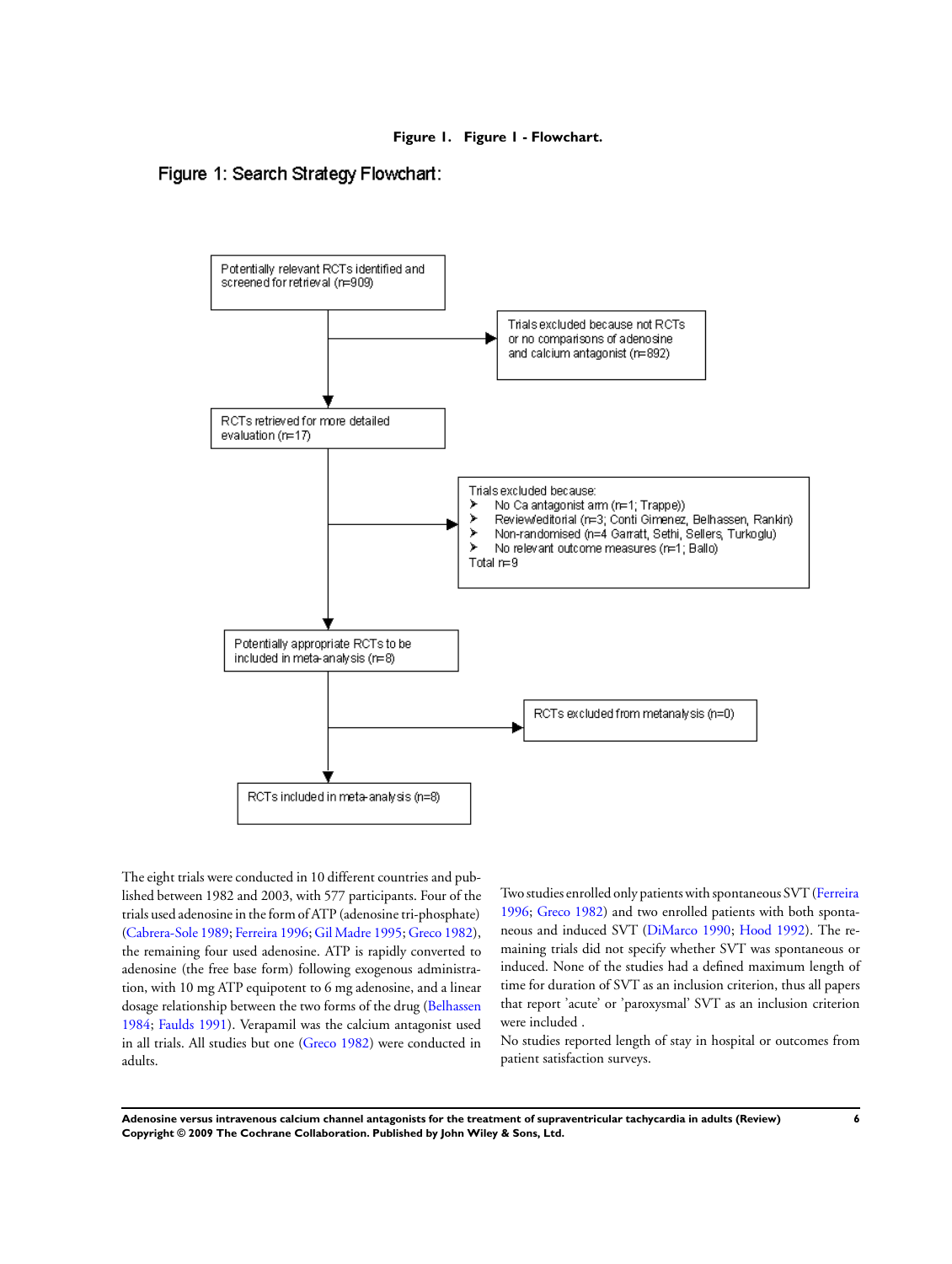## **Risk of bias in included studies**

Only one trial ([Hood 1992](#page-11-0)) specified a method of randomisation which demonstrated adequate allocation concealment. One trial [\(Kulakowski 1998\)](#page-11-0) randomised patients into two groups, but patients then received the alternate study drug (rather than the allocated drug) if they had contraindications to the drug allocated by randomisation. The remaining six trials did not give sufficient information to determine whether allocation concealment was adequate, though these trials stated that patients were 'randomly' allocated to either study arm.

None of the eight trials provided specific information regarding blinding of patients, caregivers or investigators. As the two drugs are usually given by different methods (one as a rapid bolus and one as a slower IV push or infusion) it would only be possible to achieve blinding by using a double dummy method which would require substantial resources. However, this issue was not discussed by any of the investigators.

All studies provided data which demonstrated that patients in both drug groups had similar age and physiological parameters at the time of enrolment. No studies specifically reported completeness to follow-up with withdrawals, dropouts and protocol deviations unreported except where patient had reverted to sinus rhythm prior to treatment. Intention to treat analysis was clearly documented in only one trial ([DiMarco 1990\)](#page-11-0) and, as outlined above, the study by Kulakowski did not undertake intention to treat analysis. The remaining trials did not clearly state whether intention to treat analysis was undertaken.

Inclusion criteria were described in all trials, though most studies stated a diagnosis of SVT as the main inclusion criteria without defining SVT by rate or QRS width and with no time limit on duration of symptoms. Exclusion criteria were well described in all but one study, patients with cardiac failure or evidence of shock were excluded except in this one trial [\(Cabrera-Sole 1989](#page-11-0)) where exclusion criteria were not defined. All trials reported reversion to sinus rhythm as the main outcome,although this was not defined by ECG criteria.

## **Effects of interventions**

All eight studies gave adequate data on at least one of the stated outcomes for further analysis, thus further contact was not sought with any investigators.

#### REVERSION RATE

All eight studies reported reversion rate or 'efficacy' of adenosine versus verapamil as an outcome measure. All but one study [\(Cabrera-Sole 1989](#page-11-0)) used sequentially increasing doses of each trial drug until reversion occurred or the predetermined maximum dose was reached, whichever occurred first. In these seven trials, reversion rate as an overall cumulative reversion for subjects who received one or more dose of each drug was reported. Some of these trials also reported reversion rates at each drug dose (see below). The remaining trial used a fixed dose of each drug with no escalation of drug dosage in the absence of reversion.

In the pooled analysis of these eight trials, successful reversion in the adenosine group occurred in 273/296 episodes (92.2%) compared with 260/293 (89.0%) in the verapamil group. This difference was not significant (Outcome 01: OR 0.67; 95% CI 0.38 to 1.16;  $P = 0.15$ ). There was no significant heterogeneity between these trials  $(P = 0.5)$ .

Reversion rates at different drug doses within each study are summarised in the tables ([Table 3](#page-24-0) - adenosine; [Table 4](#page-25-0) - verapamil). TIME TO REVERSION

Average time to reversion was reported in four studies [\(Cheng](#page-11-0) [2003](#page-11-0); [Ferreira 1996](#page-11-0); [Hood 1992;](#page-11-0) [Kulakowski 1998\)](#page-11-0). Each study showed a statistically significant shorter time to reversion with adenosine compared with verapamil. However there was significant heterogeneity demonstrated (P < 0.00001) and therefore results could not be combined. The reason for the heterogeneity may relate to the differences in timing and dosing protocols between these trials. The study by Hood reported time from 'effective dose given' and Cheng reported 'average time after dose' whilst the Kulakowski trial timed from the onset of the drug infusion. Adenosine was given in successive 40 ug/kg increments in one study [\(Hood 1992](#page-11-0)), in sequential 3mg-6mg-9mg-12mg doses in another study [\(Kulakowski 1998](#page-11-0)), in doubling doses (3mg-6mg-12mg) in a third study [\(Cheng 2003](#page-11-0)) and with dosing starting at 10mg ATP (equivalent to 6mg adenosine) followed by 20mg ATP in the fourth study [\(Ferreira 1996\)](#page-11-0). All four studies gave verapamil in 5mg boluses. In two studies ([Cheng 2003;](#page-11-0) [Hood 1992](#page-11-0)) the drug was given as a 5 minute infusion whilst the other two studies([Ferreira 1996;](#page-11-0) [Kulakowski 1998](#page-11-0)) infused the 5mg over 1 minute and 30 seconds respectively. The longest average times were reported in Cheng's study with 414.4 seconds (6min 54sec) in the verapamil group and 34.2 seconds in the adenosine group. Because of small study numbers, subgroup analysis to examine the cause of heterogeneity was not possible.

### RELAPSE RATE

Four studies reported rate of relapse to SVT following reversion to sinus rhythm ([DiMarco 1990;](#page-11-0) [Ferreira 1996;](#page-11-0) [Gil Madre 1995;](#page-11-0) [Hood 1992\)](#page-11-0). The study by DiMarco et al was not included in the pooled analysis as it combined results from their adenosineonly dose-ranging protocol with their adenosine versus verapamil protocol. In the remaining three studies there was no evidence of heterogeneity (P=0.51). There was a relapse rate of 1.9% (1 of 51) in the verapamil group compared with 10.2% (6 of 59) in those given adenosine, this difference was not significant (Outcome 03: OR 0.27, 95% CI 0.06 to 1.23, P = 0.09). The time period of observation following drug administration was not documented in any of these studies. Hood reported re-initiation of SVT in two patients at 4.3 and 7.3 seconds. Ferreira reported relapse at 10 minutes in one case given adenosine but did not mention time to relapse for the other case given verapamil.

DiMarco reported relapse to SVT in 8.6% of 210 patients who

**Adenosine versus intravenous calcium channel antagonists for the treatment of supraventricular tachycardia in adults (Review) 7 Copyright © 2009 The Cochrane Collaboration. Published by John Wiley & Sons, Ltd.**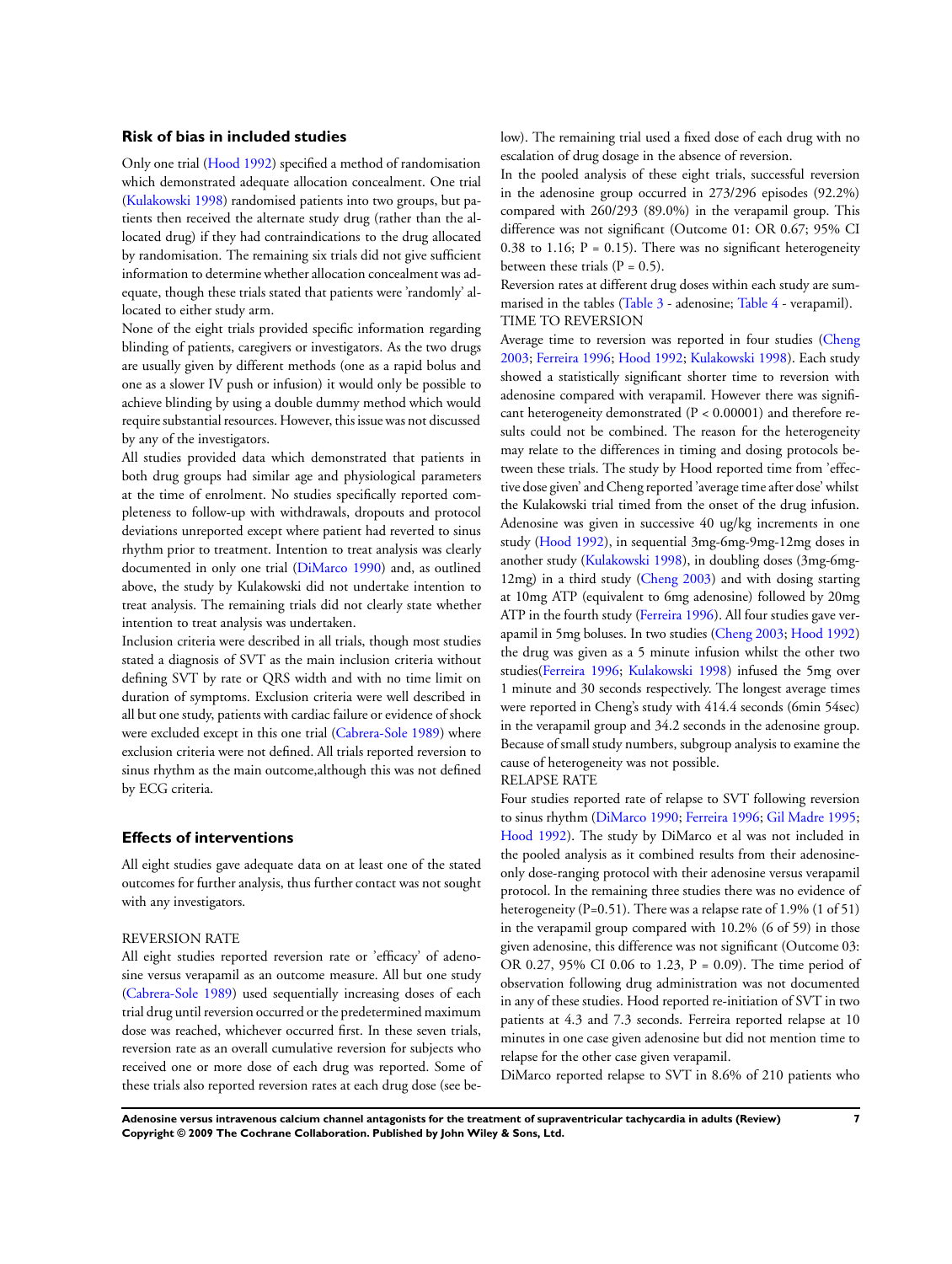received and responded to adenosine either as part of a placebo controlled dose-ranging trial or in the adenosine vs verapamil protocol.

#### MINOR ADVERSE EVENTS

All studies reported minor adverse events, but the specific events recorded varied between trials. No trial pre-defined minor adverse events. Studies reported the total number of patients with any adverse event, the total number of patients reporting specific adverse events, or both. Reported events included chest tightness, nausea, shortness of breath, headache and flushing.

Three studies reported the total number of patients with any ad-verse event [\(Cabrera-Sole 1989](#page-11-0); [DiMarco 1990;](#page-11-0) [Hood 1992](#page-11-0)), with most of these events described as one or more of transient flushing, chest discomfort and dyspnoea. Two of these studies included data from both the pre and post crossover phases of their trials [\(DiMarco 1990;](#page-11-0) [Hood 1992\)](#page-11-0), and thus the results could not be pooled as patients in the post-crossover phase had received verapamil immediately prior to adenosine. Allowing for the most extreme scenario, where all crossed-over patients experienced an adverse event, we removed the number of crossed-over patients from both the numerator and denominator. After this adjustment, all of these trials reported significantly more minor adverse events in patients receiving adenosine, with 0 to 16.3% of patients treated with verapamil experiencing an event, compared with at least 36.9% and up to 97.7% of those treated with adenosine.

Chest tightness was reported by four trials ([Cheng 2003](#page-11-0); [Ferreira](#page-11-0) [1996](#page-11-0); Gil Madre 1995; Kulakowski 1998), and occurred in 15.3% of patients receiving adenosine compared with no patients treated with verapamil. This difference was significant (Outcome 04-01: OR 0.13, 95% CI 0.05 to 0.29, P<0.001). There was no evidence of statistical heterogeneity between these trials (P=1.0).The two trials reporting nausea [\(Cheng 2003;](#page-11-0) [Gil Madre 1995](#page-11-0)) demonstrated significantly higher rates in patients receiving adenosine compared with verapamil (Outcome 04-02: 1.1% vs 16.3%, OR 0.12, 95% CI 0.04 to 0.37, P<0.001), with no evidence of heterogeneity (P=0.11). Pooled results for the three trials reporting shortness of breath and headache [\(Cheng 2003](#page-11-0); [Gil Madre 1995;](#page-11-0) [Kulakowski 1998\)](#page-11-0) showed a significantly higher rate of dyspnoea (Outcome 04-03: OR 0.20, 95% CI 0.06 to 0.60, P=0.004) and a non-significant increase in headache (Outcome 04-04: OR 0.29, 95% CI 0.06 to 1.46, P=0.13) in patients receiving adenosine.

Flushing was reported in two trials [\(Gil Madre 1995](#page-11-0); [Kulakowski](#page-11-0) [1998](#page-11-0)) and was significantly higher in the adenosine group in both studies but because the trial by Gil included patients from the cross-over phase, this data could not be pooled.

Greco ([Greco 1982](#page-11-0)) also reported nausea, chest tightness, shortness of breath and headache at higher rates in patients treated with adenosine but this data included results from a non-randomised component of the study and therefore these outcomes were not included in the pooled analysis.

MAJOR ADVERSE EVENTS

Hypotension was a reported outcome in 5 studies [\(Cabrera-Sole](#page-11-0)

[1989](#page-11-0); [DiMarco 1990](#page-11-0); [Ferreira 1996](#page-11-0); [Hood 1992](#page-11-0); [Kulakowski](#page-11-0) [1998](#page-11-0)) with a total of 3 episodes of hypotension in 166 patients treated with verapamil, and no episodes in 171 patients in the adenosine group (Outcome 05: OR 8.6, 95% CI 0.88 to 83.86, P = 0.06). There was no evidence of heterogeneity between these trials (P=0.99). Four of the five studies reporting hypotension specifically excluded patients with a systolic BP <90mm Hg at enrolment, while the fifth study [\(Cabrera-Sole 1989\)](#page-11-0) did not specify whether or not hypotension was an exclusion criteria. Two of the three hypotensive episodes occurred at doses of verapamil <10mg, the dose in the third case [\(Kulakowski 1998\)](#page-11-0) was not reported. Two of the patients subsequently reverted with adenosine and did not require any other specific treatment for their hypotension, the outcome and interventions for the third case were not reported. From this data, 55 additional patients would need to be treated with adenosine to avoid one episode of hypotension.

Only one study [\(Ferreira 1996](#page-11-0)) specifically reported an absence of major bradycardia in either group, and no studies reported acute heart failure.

The one paediatric study ([Greco 1982\)](#page-11-0) reported two patients who experienced cardiac arrest after treatment with verapamil. One was an infant with cyanotic heart disease and electrolyte disturbances, the other was an infant already being treated with a B-blocker for Wolff Parkinson White syndrome. Both children were successfully resuscitated.

## **D I S C U S S I O N**

Our review aimed to examine the relative efficacy and safety of adenosine and calcium channel antagonists in patients presenting with PSVT. The trials in this analysis included patients with both spontaneous and induced SVT, and patients treated in both the Emergency Department and specialised cardiac laboratories. Thus our findings may be of limited applicability in patients presenting *de novo* with spontaneous PSVT.

We used three outcomes to explore the efficacy of these agents: reversion rates, time to reversion and relapse rates. Overall there was a non-significant difference in reversion rates with approximately 90% of patients reverting with both drugs, suggesting that either drug can be effectively used to treat PSVT in the majority of patients. None of the studies was adequately powered to detect whether the observed differences were significant, and the pooled analysis of 589 patients had a power of only 22% to detect a difference of 3.2% at a significance level of 5%. Approximately 1400 patients in each group would be required to determined whether the observed difference was significant at the 5% level with a power of 80%. The rate of relapse to SVT, following initially successful treatment, was also not significantly different between the two drug types. This outcome was also relatively underpowered and would have required approximately three times as many patients

**Adenosine versus intravenous calcium channel antagonists for the treatment of supraventricular tachycardia in adults (Review) 8 Copyright © 2009 The Cochrane Collaboration. Published by John Wiley & Sons, Ltd.**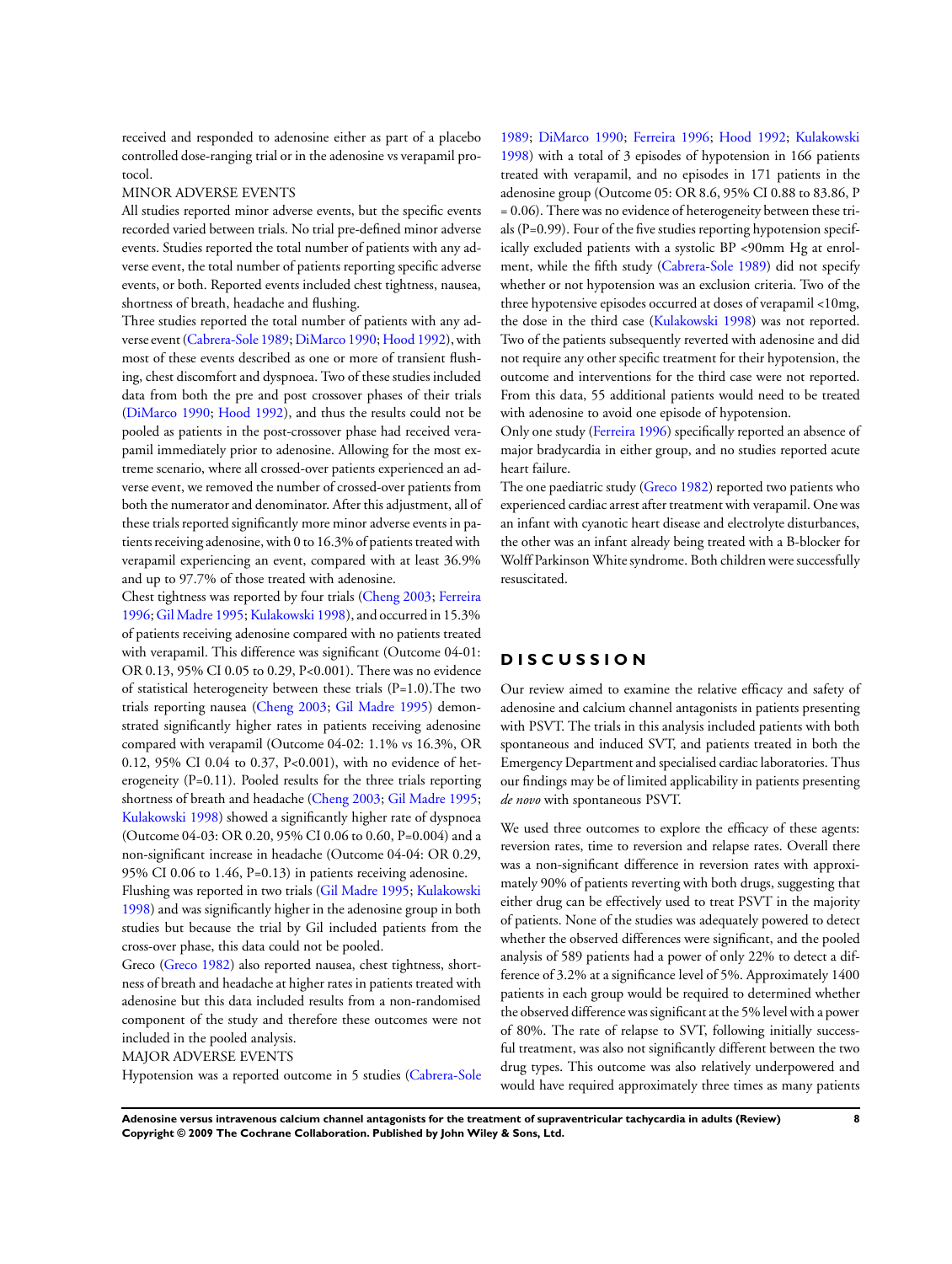to achieve a power of 80%. Although these results were not statistically significant, amongst the three studies reporting relapse rates there was only one patient (2.0%, 95%CI: 0.4 -10.0%) who relapsed after successful reversion with verapamil compared with six patients (10.2%, 95%CI 4.8 -20.5%) treated with adenosine.

Time to reversion could not be examined in the pooled analysis due to heterogeneity but was longer for patients treated with verapamil in all four studies. However, the average time to reversion was less than 10 minutes even in the verapamil group and the difference between the two drugs is probably of little clinical significance in patients who are haemodynamically stable.

Minor adverse events occurred far more frequently in patients receiving adenosine with approximately one third of patients reporting an event. Given that minor adverse events were not specifically defined in any of the studies and relied on ad hoc reporting, it is possible the actual rate was higher than reflected in the data. Most of the adverse events related to adenosine were reported as transient and, from a medical perspective, short lived symptoms such as chest pain, dyspnoea and flushing may be perceived as minor. No studies explored the patients' perception of the relative severity of these events.

Although the major adverse event rate was not significantly different between the two treatments, major adverse events were seen exclusively in patients treated with verapamil, with three episodes of hypotension and two cardiac arrests. The cardiac arrests both occurred in a paediatric study published in the 1980s, in clinical circumstances where current practice guidelines would not recommend verapamil [\(AHA 2005b\)](#page-11-0).

The decision as to which drug is the best option for PSVT in stable adults remains unclear. Both drugs are readily available and simple to administer by intravenous bolus injection. Adenosine costs substantially more than verapamil at \$13.89 AUD (US\$10.56) per 6mg ampoule compared with \$0.96 AUD (US\$ 0.73) for a 5mg verapamil ampoule. Of those patients who responded to adenosine 16% required more than 2 ampoules to achieve reversion, whereas patients who responded to verapamil did so at doses of 10mg (2 ampoules) or less. Both drugs appear to have similar efficacy in terms of reversion to sinus rhythm, but adenosine is associated with a relatively high incidence of 'minor' adverse events and verapamil is associated with infrequent 'major' adverse events. The two outcomes for which we could find no data i.e. patient satisfaction and length of hospital stay, may be crucial in the clinical decision as to which treatment to use. From the patient's perspective, the high risk of brief but unpleasant side effects may be unacceptable and, in the authors' experience, patients often find these 'minor' side effects extremely unpleasant.

## **A U T H O R S ' C O N C L U S I O N S**

## **Implications for practice**

Both adenosine and verapamil are effective treatments for PSVT in the majority of patients. However, given the small risk of significant hypotension in patients treated with verapamil, and the high incidence of minor but unpleasant side effects in patients treated with adenosine, patients should be fully informed of these risks prior to treatment. There are clinical situations where verapamil is clearly contraindicated such as in patients who have hypotension, poor left ventricular function, are already taking beta-blockers, or who have other tachyarrhythmias such as broad complex tachycardia or atrial fibrillation with underlying accessory pathway. Adenosine is the safer option in these situations. Similarly, paediatric patients should not be treated with verapamil.

Given the proven effectiveness of simple vagal manoeuvres in many patients, these should always be attempted as first line treatment prior to drug administration, unless contraindicated by underlying conditions such as carotid artery disease. While adenosine and verapamil are the most commonly used drugs for PSVT, there are many other therapeutic agents available such as beta-blockers, magnesium and sotalol which have been shown to be effective in some patients in small studies. However these agents are less well studied with few randomised controlled trials comparing them with the commonly used drugs.

### **Implications for research**

Larger studies comparing reversion rates, defined adverse events, length of hospital stay and patient experiences would be required to fully answer whether one treatment is preferable in the management of SVT. As the difference in reversion rate is very small (3.2%) it is unlikely that this difference is of any real clinical significance and a larger study in this area is not warranted. Given that the adverse event rate for adenosine is high, but most events are relatively minor and transient, the main gap in current knowledge is which treatment patients prefer.

Studies regarding other alternative drug therapies are limited and further research is needed to address the safety and efficacy of these agents.

**Adenosine versus intravenous calcium channel antagonists for the treatment of supraventricular tachycardia in adults (Review) 9 Copyright © 2009 The Cochrane Collaboration. Published by John Wiley & Sons, Ltd.**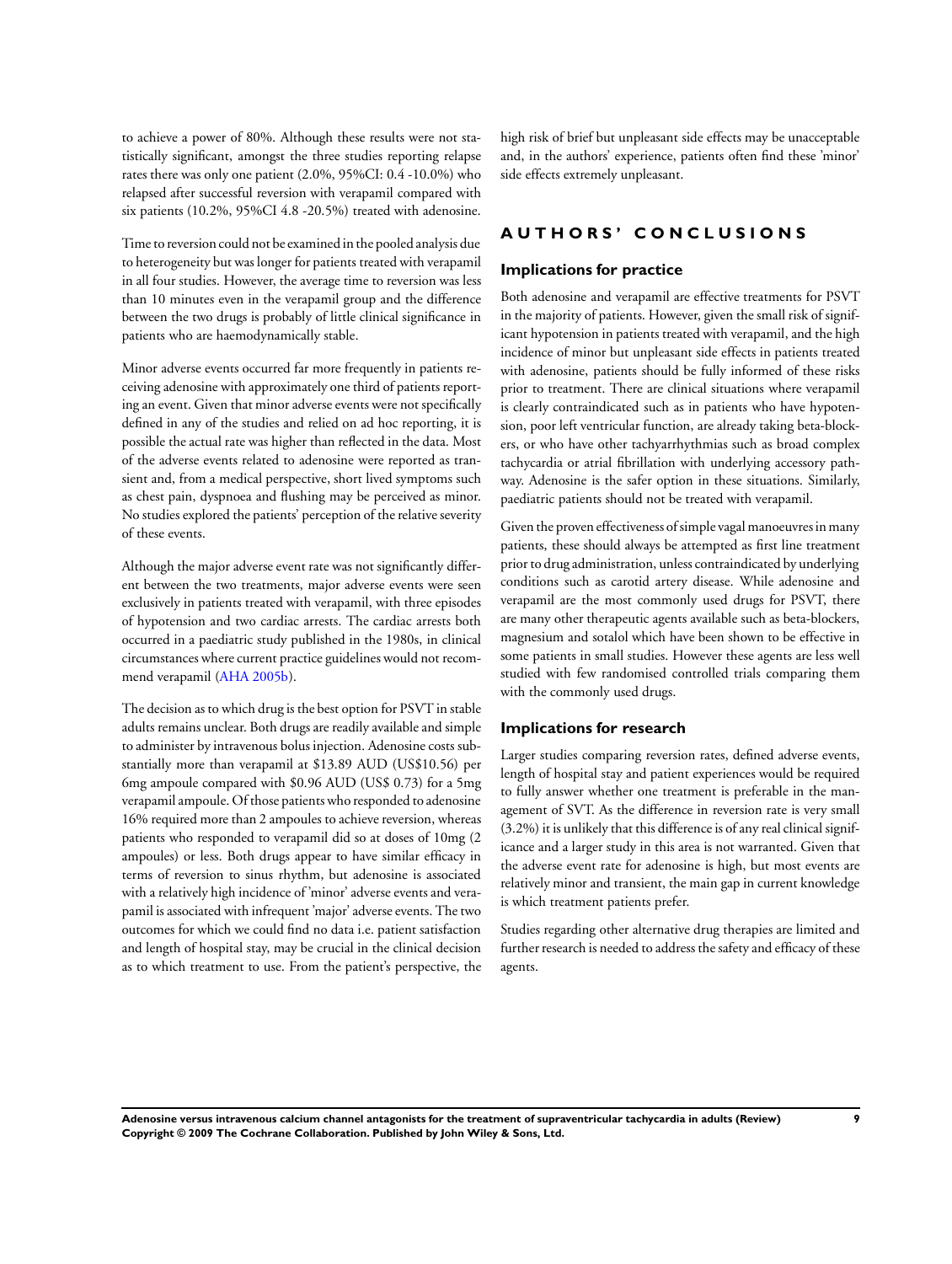## **R E F E R E N C E S**

## <span id="page-11-0"></span>**References to studies included in this review**

#### **Cabrera-Sole 1989** *{published data only}*

Cabrera-Sole R, Abeytua M, Lopez Bescos L, Rubio R. Paroxysmal supraventricular tachycardia: efficacy of adenosine versus verapamil. *Revista Espanola de Cardiologia* 1989;**42**(Suppl 2):19. [MEDLINE: 15]

#### **Cheng 2003** *{published data only}*

Cheng KA. A randomized, multicenter trial to compare the safety and efficacy of adenosine versus verapamil for termination of paroxysmal supraventricular tachycardia. *Chinese Journal of Internal Medicine* 2003;**42**:773–776. [MEDLINE: 17]

#### **DiMarco 1990** *{published data only}*

DiMarco JP, Miles W, Akhtar M, Milstein S, Sharma AD, Platia E, et al.Adenosine for paroxysmal supraventricular tachycardia: dose ranging and comparison with verapamil. Assessment in placebo-controlled, multicenter trials. *Annals of Internal Medicine* 1990;**113**:104–110. [MEDLINE: 13]

#### **Ferreira 1996** *{published data only}*

Ferreira JFM, Pamplona D, Cesar LAM, Leite PF, Sosa EA, Da Luz PL, et al.Adenosin-three phosphate compared with verapamil to treat paroxysmal supraventricular tachycardia [Estudo comparativo entre verapamil e adenosina–trifosfato no tratamento das taquicardias paroxisticas supraventriculares]. *Arquivos Brasileros de Cardiologia* 1996;**66**:55–57. [MEDLINE: 7]

### **Gil Madre 1995** *{published data only}*

Gil Madre J, Lazaro Rodriguez S, Sentenac Marchan G, Sepulveda Berrocal MA, Alises Moraleda JM, Cortes Bermejo S, et al.Adenosin triphosphate in the treatment of paroxysmal supraventricular tachycardia: a comparison with verapamil [Trifosfato de adenosina en el tratamiento de la taquicardia paroxistica supraventricular: comparacion con verapamilo]. *Revista Espanola de Cardiologia* 1995;**48**: 55–58. [MEDLINE: 10]

#### **Greco 1982** *{published data only}*

Greco R, Musto B, Arienzo V, Alborino A, Garofalo S, Marsico F. Treatment of paroxysmal supraventricular tachycardia in infancy with digitalis, adenosine-5' triphosphate and verapamil: a comparative study. *Circulation* 1982;**66**:504–508. [MEDLINE: 16]

## **Hood 1992** *{published data only}*

Hood MA, Smith WM. Adenosine versus verapamil in the treatment of supraventricular tachycardia: a randomized double-crossover trial. *American Heart Journal* 1992;**123**: 1543–1549. [MEDLINE: 11]

#### **Kulakowski 1998** *{published data only}*

Kulakowski P, Karpinski G, Karczmarewicz S, Czepiel A, Makowska E, Soszynska M. Efficacy and safety of adenosine in termination of paroxysmal supraventricular tachycardia: comparison with verapamil.. *Kardiologia Polska* 1998;**49**: 295–303. [MEDLINE: 3]

#### **References to studies excluded from this review**

#### **Ballo 2004** *{published data only}*

Ballo P, Bernabo D, Faraguti SA. Heart rate is a predictor of success in the treatment of adults with symptomatic paroxysmal supraventricular tachycardia. *European Heart Journal* 2004;**25**:1310–1317. [MEDLINE: 2]

## **Belhassen 1984** *{published data only}*

Belhassen B, Pelleg A. Acute management of supraventricular tachycardia: verapamil, adenosine triphosphate or adenosine?. *American Journal of Cardiology* 1984;**54**: 225–227. [MEDLINE: 20]

## **Conti 1995** *{published data only}*

Conti Gimenez LA, Gil Madre J. Adenosine triphosphate and the treatment of paroxysmal supraventricular tachycardia: a comparison with verapamil [Trifosfato de adenosina en el tratamiento de la taquicardia paroxistica supraventricular: comparacion con verapamilo]. *Revista Espanola de Cardiologia* 1995;**48**:499–500. [MEDLINE: 8]

#### **Garratt 1989** *{published data only}*

Garratt C, Linker N, Griffith M, Ward D, Camm AJ. Comparison of adenosine and verapamil for termination of paroxysmal junctional tachycardia. *American Journal of Cardiology* 1989;**64**:1310–1316. [MEDLINE: 14]

#### **Rankin 1991** *{published data only}*

Rankin AC, McGovern BA. Adenosine or verapamil for the acute treatment of supraventricular tachycardia?. *Annals of Internal Medicine* 1991;**114**:513–515. [MEDLINE: 18]

#### **Sellers 1987** *{published data only}*

Sellers TD, Kirchhoffer JB, Modesto TA. Adenosine: a clinical experience and comparison with verapamil for the termination of supraventricular tachycardias. *Progress in Clinical and Biological Research* 1987;**230**:283–299. [MEDLINE: 19]

#### **Sethi 1994** *{published data only}*

Sethi KK, Singh B, Kalra GS, Arora R, Khalilullah M. Comparative clinical and electrophysiologic effects of adenosine and verapamil on termination of paroxysmal supraventricular tachycardia. *Indian Heart Journal* 1994;**46**: 141–144. [MEDLINE: 9]

#### **Trappe 1997** *{published data only}*

Trappe H-J. Acute management of supraventricular tachycardia: adenosine or ajmaline? [Akuttherapie supraventrikularer tachykardien: adenosin oder ajmalin? ]. *Intensivmedizin und Notfallmedizin* 1997;**34**:452–461. [MEDLINE: 4]

#### **Turkoglu 1996** *{published data only}*

Turkoglu C, Firatli I, Turkoglu C, Ozturk M. Effect of adenosine in termination of induced supraventricular tachycardias and comparison with verapamil [Ekektriki stimulasyonla baslatilan paroksismal supraventrikuler tasikardilerin sonlandirilmasinda adenozinin etkisi ve verapamil ile karsilastirilmasi]. *Turk Kardiyoloji Dernegi Arsivi* 1996;**24**:452–461. [MEDLINE: 5]

**Adenosine versus intravenous calcium channel antagonists for the treatment of supraventricular tachycardia in adults (Review) 10 Copyright © 2009 The Cochrane Collaboration. Published by John Wiley & Sons, Ltd.**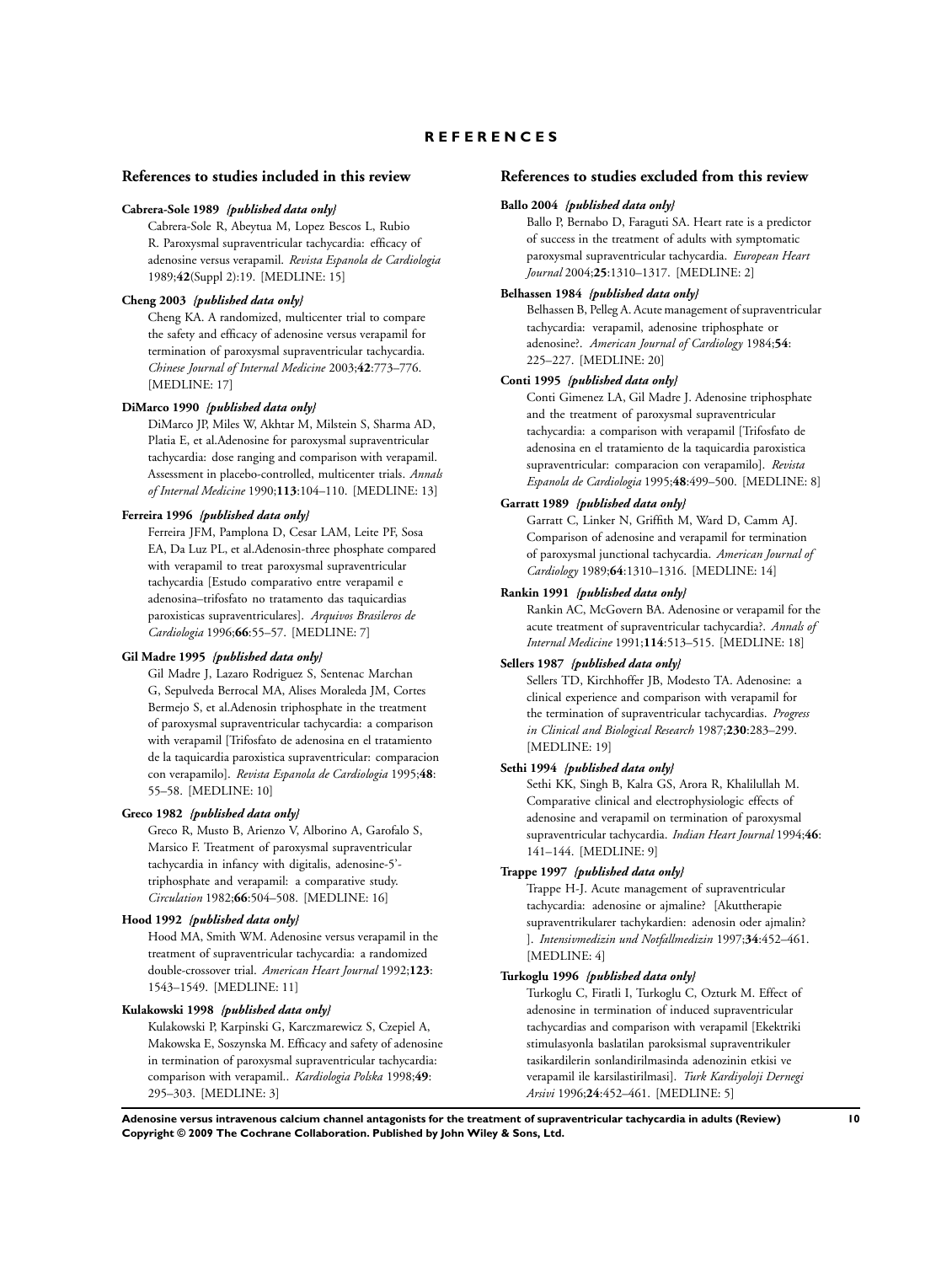## **Additional references**

#### **AHA 2005a**

American Heart Association. Management of symptomatic bradycardia and tachycardia. *Circulation* 2005;**112**(24 Suppl):IV67 - IV77.

## **AHA 2005b**

American Heart Association. Pediatric Advanced Life Support. *Circulation* 2005;**112**(24 Suppl):IV167–186.

## **Bolton 2000**

Bolton E. Disturbances of cardiac rhythm and conduction. In: Tintinalli JE, Kelen GD, Stapczynski JS editor(s). *Emergency Medicine - a comprehensive study guide*. 5th Edition. New York: McGraw-Hill, 2000:169–78.

#### **Cameron 2000**

Meyer ADM. Arrhythmias. In: Cameron P, Jelinek G, Kelly A-M, Murray L, Heyworth J editor(s). *Textbook of adult emergency medicine*. Edinburgh: Churchill Livingstone, 2000:162–4.

#### **Dickersin 1994**

Dickersin K, Scherer R, Lefebvre C. Identifying relevant studies for systematic reviews. *BMJ* 1994;**309**:1286–91.

#### **Dougherty 1992**

Dougherty AH, Jackman WM, GV Naccarelli, Friday KJ, Dias VC. Acute conversion of paroxysmal supraventricular tachycardia. IV diltiazem study group. *American Journal of Cardiology* 1992;**70**:587–92.

#### **Faulds 1991**

Faulds D, Crisp P, Buckley MM. Adenosine. An evaluation of its use in diagnostic procedures, and in the treatment of paroxysmal supraventricular tachycardia.. *Drugs* 1991;**41**: 596–624.

#### **Gupta 1999**

Gupta A, Naik A, Vora A, Lokhandwala Y. Comparison of the efficacy of diltiazem and esmolol in terminating supraventricular tachycardia. *Journal of the Association of Physicians of India* 1999;**47**:969–72.

#### **Harrison 2003**

Josephson ME, Zimetbaum P. The tachyarrhythmias. In: Braunwald E, et al. editor(s). *Harrisons Textbook of Internal Medicine*. 15th Edition. New York: McGraw Hill, 2003.

## **Hourigan 2001**

Hourigan C, Safih S, Rogers I, Jacobs I, Lockney A. Randomized controlled trial of midazolam premedication to reduce the subjective adverse effects of adenosine. *Emergency Medicine Australasia* 2001;**13**:51–56.

#### **Jordaens 1991**

Jordaens L, Gorgels, Stroobandt R, Temmerman J. Efficacy and safety of intravenous sotalol for termination of supraventricular tachycardia. The sotalol versus placebo multicenter study group. *American Journal of Cardiology* 1991;**68**:35–40.

### **Joshi 1995**

Joshi PP, Deshmukh PK, Salkar RG. Efficacy of intravenous magnesium suplphate in supraventricular tachyarrhythmias. *Journal of the Association of Physicians of India* 1995;**43**: 529–31.

#### **Katzung 1995**

Hondeghem LM, Roden DM. Agents used in cardiac arrhythmias. In: Katzung BG editor(s). *Basic and Clinical Pharmacology*. 6th Edition. Connecticut: Prentice-Hall International, 1995.

#### **Lefebvre C 1996**

Lefebvre C, McDonald S. Development of a sensitive search strategy for reports of randomized controlled trials in EMBASE. Fourth International Cochrane Colloquium, Adelaide, Australia, 20-24 October. 1996.

## **Lim 1998**

Lim SH, Anantharaman V, Teo WS, Goh PP, Tan AT. Comparison of treatment of supraventricular tachycardia by Valsalva maneuver and carotid sinus massage. *Annals of Emergency Medicine* 1998;**31**:30–5.

#### **Moher 1999**

Moher D, Cook DJ, Eastwood S, Olkin I, Rennie D, Stoup DF. Improving the quality of reports of meta-analyses of randomised controlled trials: the Quorom statement. *Lancet* 1999;**354**:1896–900.

## **Ornato 1990**

Ornato JP, Hallagan LF, Reese WA, Clark RF, Tayal VS, Garnett AR, et al.Treatment of paroxysmal supraventricular tachycardia in the emergency department by clinical decision analysis. *American Journal of Emergency Medicine* 1990;**6**:555–560.

#### **Taylor 2004**

Taylor DM, Wong LF. Incorrect instruction in the use of the Valsalva manoeuvre for paroxysmal supaventricular tachycardia is common. *Emergency Medicine Australasia* 2004;**16**:284–287.

#### **Wen 1998**

Wen ZC, Chen SA, Tai CT, Chiang CE, Chiou CW, Chang MS. Electrophysiological mechanisms and determinants of vagal manouevres for termination of paroxysmal supraventricular tachycardia. *Circulation* 1998;**98**:2716–23.

∗ *Indicates the major publication for the study*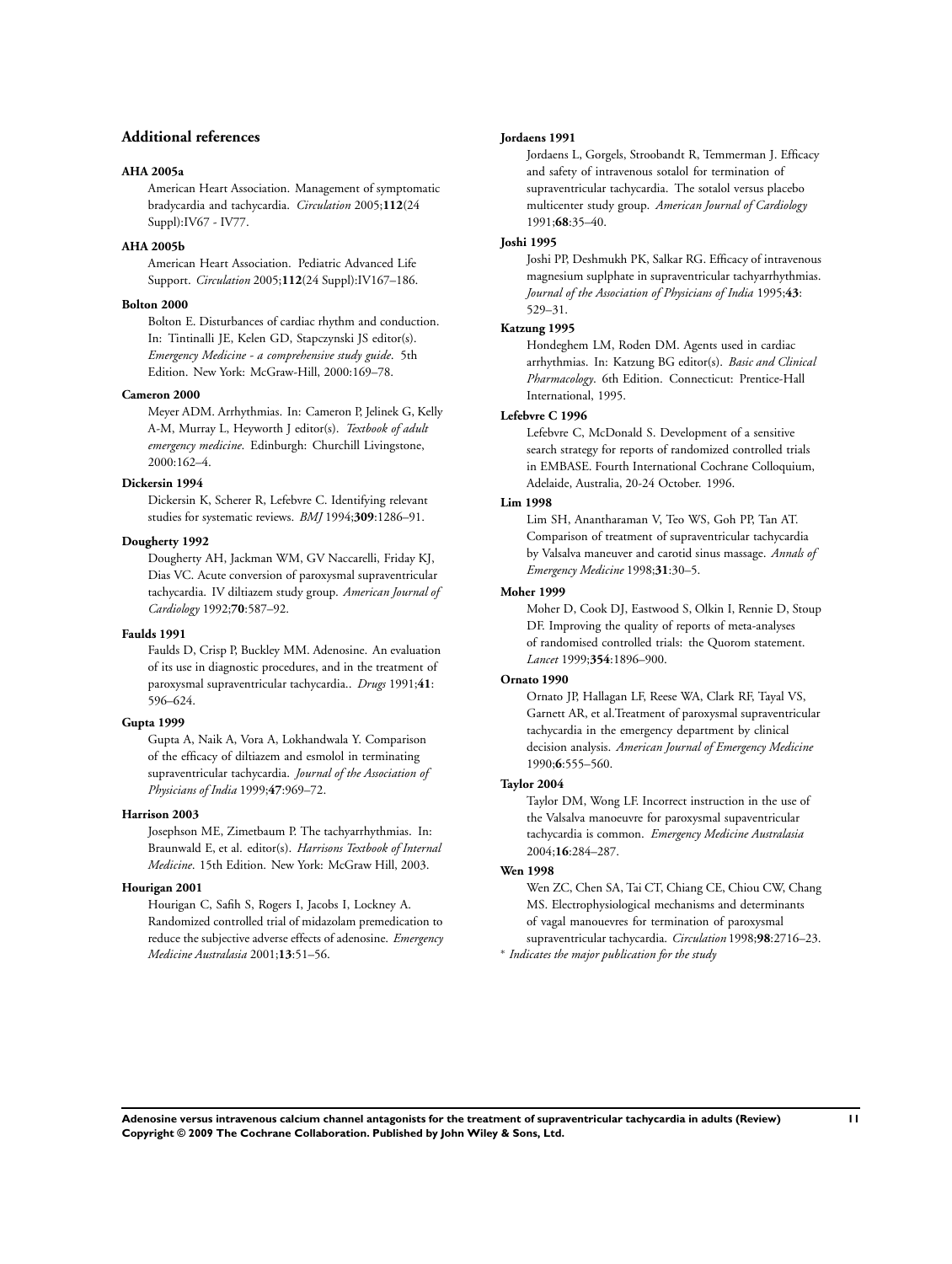## <span id="page-13-0"></span>**CHARACTERISTICS OF STUDIES**

## **Characteristics of included studies** *[ordered by study ID]*

## **Cabrera-Sole 1989**

| Methods                         | Country: Spain<br>Randomisation method: not stated                                                                                                    |             |
|---------------------------------|-------------------------------------------------------------------------------------------------------------------------------------------------------|-------------|
| Participants                    | Age not stated, presumed adult.<br>Group 1: 44 participants<br>Group 2: 43 participants<br>Inclusion criteria: SVT.<br>Exclusion criteria: not stated |             |
| Interventions                   | Group 1: ATP 20mg bolus.<br>Group 2: Verapamil 10mg bolus                                                                                             |             |
| Outcomes                        | Reversion rate<br>Minor adverse events                                                                                                                |             |
| <b>Notes</b>                    |                                                                                                                                                       |             |
| <b>Risk of bias</b>             |                                                                                                                                                       |             |
| Item                            | Authors' judgement                                                                                                                                    | Description |
| Allocation concealment? Unclear |                                                                                                                                                       | B - Unclear |

## **Cheng 2003**

| Methods       | Country: China<br>Randomisation method not stated                                                                                                                                                                                                                                                        |
|---------------|----------------------------------------------------------------------------------------------------------------------------------------------------------------------------------------------------------------------------------------------------------------------------------------------------------|
| Participants  | Adults 18-75 years<br>Group 1:60 participants (29 male)<br>Group 2:61 participants (25 male)<br>Inclusion criteria: PSVT.<br>Exclusion criteria: heart block; asthma; emhysema; tea/coffee; taking B-blocker, Ca antagonist or other<br>antihypertensives or antiarrhythics; pregnancy or breast feeding |
| Interventions | Group 1: Adenosine 3mg then 6mg then 9mg every 1-2 min if no response to previous dose. Mean dose<br>9.63mg<br>Group 2: Verapamil 5mg over 5min, repeated if no reversion by 15 min. Mean dose 7.15mg                                                                                                    |
| Outcomes      | Reversion rate<br>Time to reversion<br>Minoradverse events                                                                                                                                                                                                                                               |
| <b>Notes</b>  |                                                                                                                                                                                                                                                                                                          |

**Adenosine versus intravenous calcium channel antagonists for the treatment of supraventricular tachycardia in adults (Review) 12 Copyright © 2009 The Cochrane Collaboration. Published by John Wiley & Sons, Ltd.**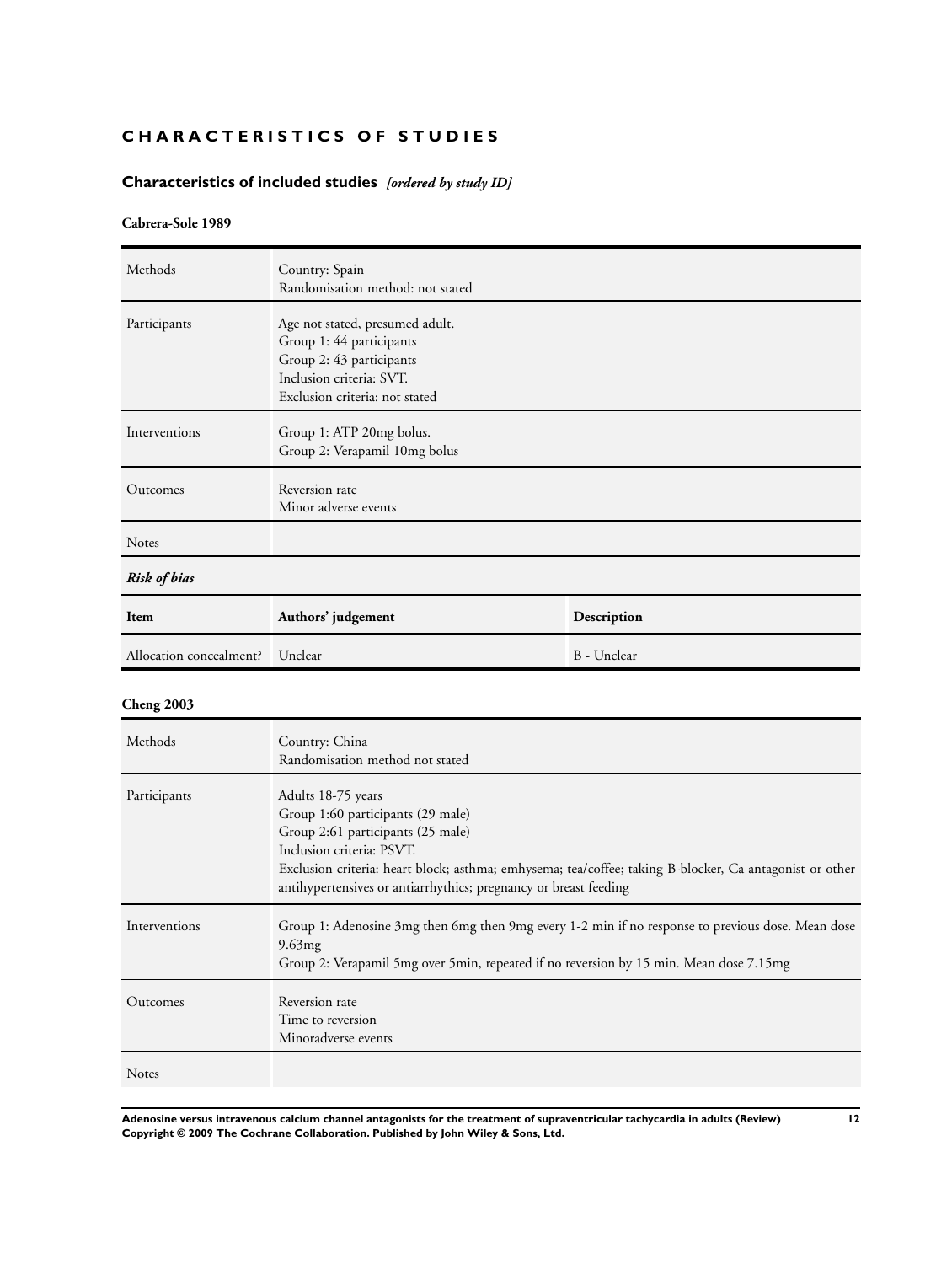## **Cheng 2003** (*Continued)*

| <b>Risk of bias</b>     |                                                                                                                                                                                                                                                                                                                                   |             |
|-------------------------|-----------------------------------------------------------------------------------------------------------------------------------------------------------------------------------------------------------------------------------------------------------------------------------------------------------------------------------|-------------|
| Item                    | Authors' judgement                                                                                                                                                                                                                                                                                                                | Description |
| Allocation concealment? | Unclear                                                                                                                                                                                                                                                                                                                           | B - Unclear |
| DiMarco 1990            |                                                                                                                                                                                                                                                                                                                                   |             |
| Methods                 | Country: multicentre UK, USA, Canada<br>Randomisation method not stated                                                                                                                                                                                                                                                           |             |
| Participants            | Adults >18years<br>Group 1: 61 participants<br>Group 2: 70 participants<br>Inclusion criteria: induced or spontaneous SVT, SBP >90<br>Exclusion criteria: severe congestive cardiac failure (CCF), unstable angina (UAP), recent myocardial<br>infarction (MI), severe mitral regurgitation (MR), intracardiac shunt, sleep apnea |             |
| Interventions           | Group 1: Adenosine 6mg, then 12mg if needed<br>Group 2: Verapamil 5mg, then 7.5mg if needed                                                                                                                                                                                                                                       |             |
| Outcomes                | Reversion rate<br>Minor adverse events<br>Serious adverse events                                                                                                                                                                                                                                                                  |             |
| <b>Notes</b>            | 2 part study, first part not included as no Ca antagonist arm. Outcomes for minor adverse events, time to<br>reversion and relapse rate not included as adenosine data from first and second parts combined                                                                                                                       |             |
| <b>Risk of bias</b>     |                                                                                                                                                                                                                                                                                                                                   |             |
| Item                    | Authors' judgement                                                                                                                                                                                                                                                                                                                | Description |
| Allocation concealment? | Unclear                                                                                                                                                                                                                                                                                                                           | B - Unclear |
|                         |                                                                                                                                                                                                                                                                                                                                   |             |

## **Ferreira 1996**

| Methods      | Country: Brazil<br>Randomisation method: not stated                                                                                                                                                                                                                                              |
|--------------|--------------------------------------------------------------------------------------------------------------------------------------------------------------------------------------------------------------------------------------------------------------------------------------------------|
| Participants | <b>Adults</b><br>Group 1: 25 participants (8 Male)<br>Group 2: 25 participants (9 Male)<br>Inclusion criteria: PSVT presenting to emergency department.<br>Exclusion criteria: systolic blood pressure (SBP)<90, low output state, CCF, UAP, recent MI, taking<br>dipyridamole or methylxanthine |

**Adenosine versus intravenous calcium channel antagonists for the treatment of supraventricular tachycardia in adults (Review) 13 Copyright © 2009 The Cochrane Collaboration. Published by John Wiley & Sons, Ltd.**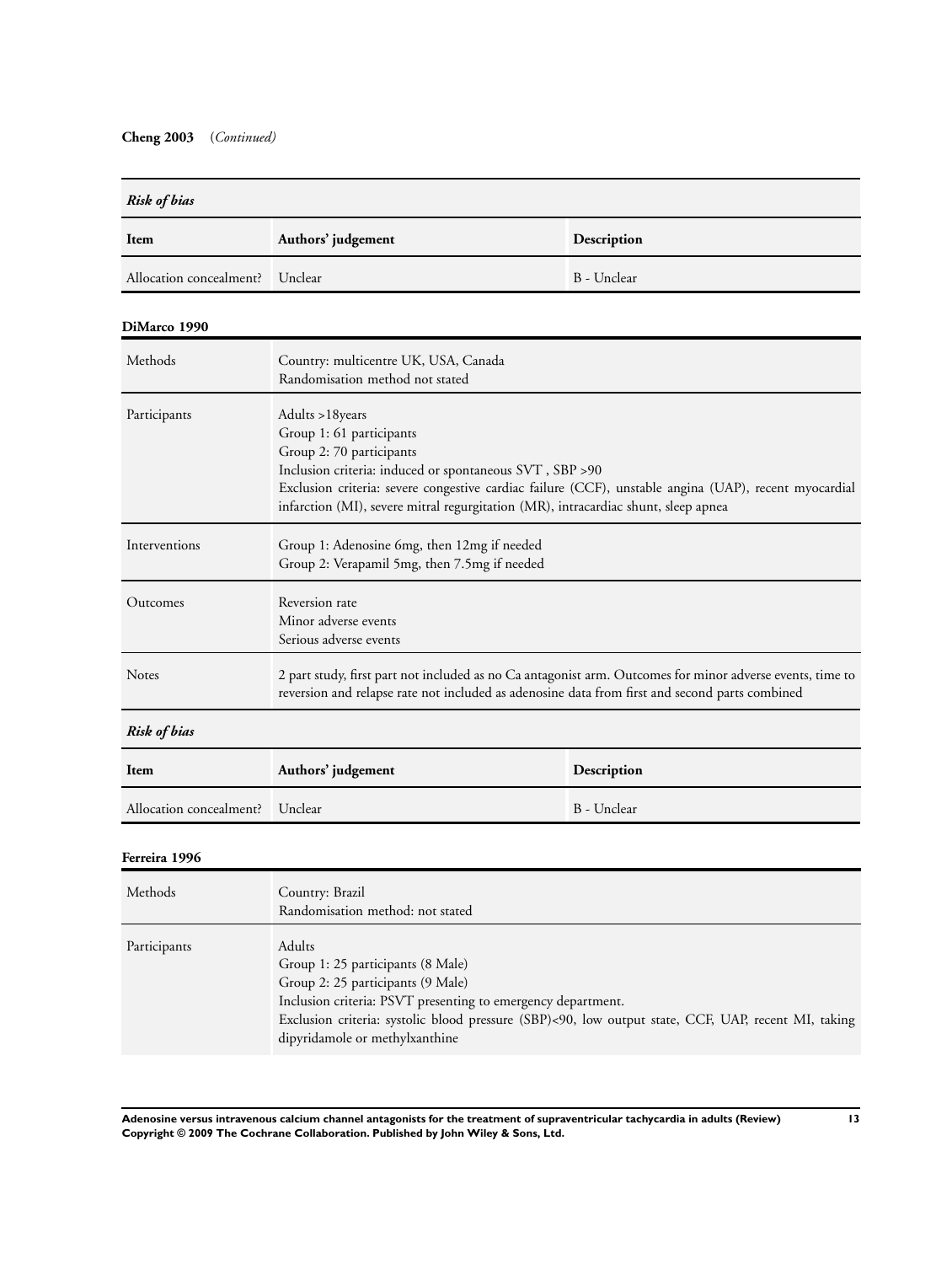## **Ferreira 1996** (*Continued)*

| Interventions           | Group 1: ATP 10mg then 20mg bolus if needed. Mean dose 10.8mg<br>Group 2: Verapamil infused at 5mg/min up to 15mg if needed. Mean dose 9.38mg                                                                                                                                                                                                       |             |
|-------------------------|-----------------------------------------------------------------------------------------------------------------------------------------------------------------------------------------------------------------------------------------------------------------------------------------------------------------------------------------------------|-------------|
| Outcomes                | Reversion rate<br>Time to reversion<br>Recurrence rate<br>Minor adverse events<br>Major adverse events                                                                                                                                                                                                                                              |             |
| Notes                   | Crossover trial                                                                                                                                                                                                                                                                                                                                     |             |
| <b>Risk of bias</b>     |                                                                                                                                                                                                                                                                                                                                                     |             |
| Item                    | Authors' judgement                                                                                                                                                                                                                                                                                                                                  | Description |
| Allocation concealment? | Unclear                                                                                                                                                                                                                                                                                                                                             | B - Unclear |
| Gil Madre 1995          |                                                                                                                                                                                                                                                                                                                                                     |             |
| Methods                 | Country: Spain<br>Randomisation method: not stated                                                                                                                                                                                                                                                                                                  |             |
| Participants            | Adults (25 male, 25 female)<br>Group 1: 26 participants<br>Group 2: 24 participants<br>Inclusion criteria: SVT without haemodynamic instability, unresponsive to vagal manouevres.<br>Exclusion criteria: SBP <80, current treatment with B-blockers or Ca antagonists, know ventricular<br>dysfunction, asthma, recent treatment with dipyridamole |             |
| Interventions           | Group 1: ATP 5mg then 10mg then 20mg every 1min if previous dose not effective.<br>Group 2: 5mg over 3mins, repeated after 10min if no response to first dose                                                                                                                                                                                       |             |
| Outcomes                | Reversion rate<br>Relapse rate<br>Minor adverse events                                                                                                                                                                                                                                                                                              |             |
| Notes                   | Crossover trial                                                                                                                                                                                                                                                                                                                                     |             |
| <b>Risk of bias</b>     |                                                                                                                                                                                                                                                                                                                                                     |             |
| Item                    | Authors' judgement                                                                                                                                                                                                                                                                                                                                  | Description |
| Allocation concealment? | Unclear                                                                                                                                                                                                                                                                                                                                             | B - Unclear |

**Adenosine versus intravenous calcium channel antagonists for the treatment of supraventricular tachycardia in adults (Review) 14 Copyright © 2009 The Cochrane Collaboration. Published by John Wiley & Sons, Ltd.**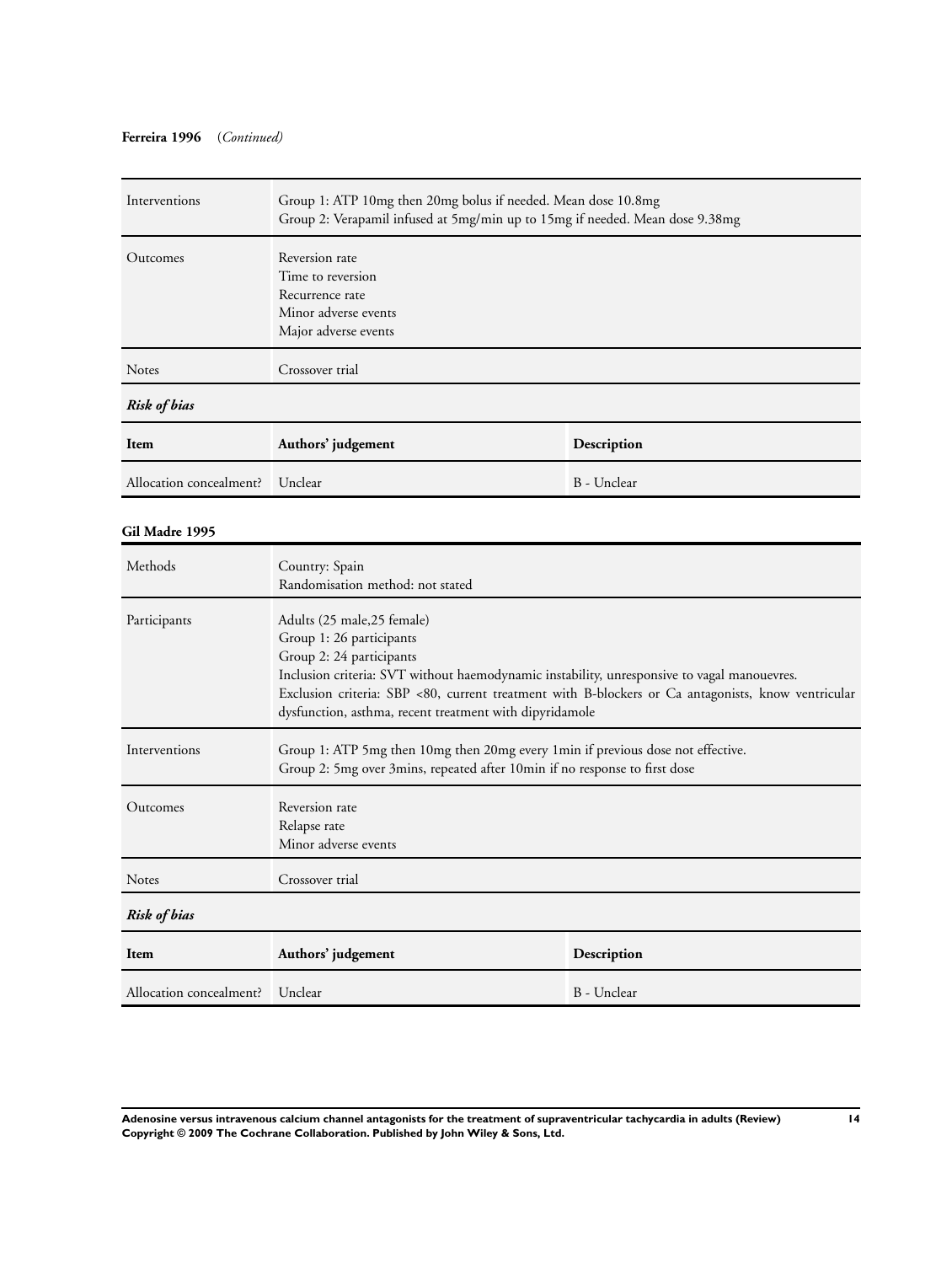## **Greco 1982**

| Methods                 | Country: Italy<br>Randomisation method: random numbers table                                                                                                                      |             |
|-------------------------|-----------------------------------------------------------------------------------------------------------------------------------------------------------------------------------|-------------|
| Participants            | Children <13years<br>Group1: 16 participants<br>Group2: 16 participants<br>Inclusion criteria: presentation with PSVT<br>Exclusion criteria: shock or response to vagal manoeuvre |             |
| Interventions           | Group1: ATP titrated to effect, mean dose 7.46mg<br>Group2: Verapamil titrated to effect, mean dose 2.09mg                                                                        |             |
| Outcomes                | Reversion rate<br>Minor adverse events                                                                                                                                            |             |
| <b>Notes</b>            | 2 part study, only participants in 2nd part included as no randomisation in 1st part                                                                                              |             |
| <b>Risk of bias</b>     |                                                                                                                                                                                   |             |
| Item                    | Authors' judgement                                                                                                                                                                | Description |
| Allocation concealment? | Unclear                                                                                                                                                                           | B - Unclear |

## **Hood 1992**

| Methods       | Country: NZ<br>Randomisation method: 'envelope method'                                                                                                                                                                                                                                                          |
|---------------|-----------------------------------------------------------------------------------------------------------------------------------------------------------------------------------------------------------------------------------------------------------------------------------------------------------------|
| Participants  | Adults >16years<br>Group 1: 14 participants (5 male)<br>Group 2: 11 participants (2 male)<br>Inclusion criteria: spontaneous (19 pts) or induced (6 pts) narrow complex SVT, SBP>90<br>Exclusion criteria: recent B-blocker, Ca antagonist, dipyridamole, methylxanthine; sinus node dysfunction;<br><b>CCF</b> |
| Interventions | Group 1: Adenosine 40ug/kg boluses (equivalent to 3mg in 75kg pt) every 2 mins to max 20mg. Mean<br>effective dose 7.8mg<br>Group 2: Verapamil 70ug/kg (equivalent to 5mg in 70kg patient) infused over 5min, repeated at 5 min<br>intervals to max 15mg. Mean effective dose 4.3mg                             |
| Outcomes      | Reversion rate<br>Relapse rate<br>Time to reversion<br>Major adverse events<br>Minor adverse events<br>Change in SBP                                                                                                                                                                                            |
| <b>Notes</b>  | Some pts had SVT >12 hours                                                                                                                                                                                                                                                                                      |

**Adenosine versus intravenous calcium channel antagonists for the treatment of supraventricular tachycardia in adults (Review) 15 Copyright © 2009 The Cochrane Collaboration. Published by John Wiley & Sons, Ltd.**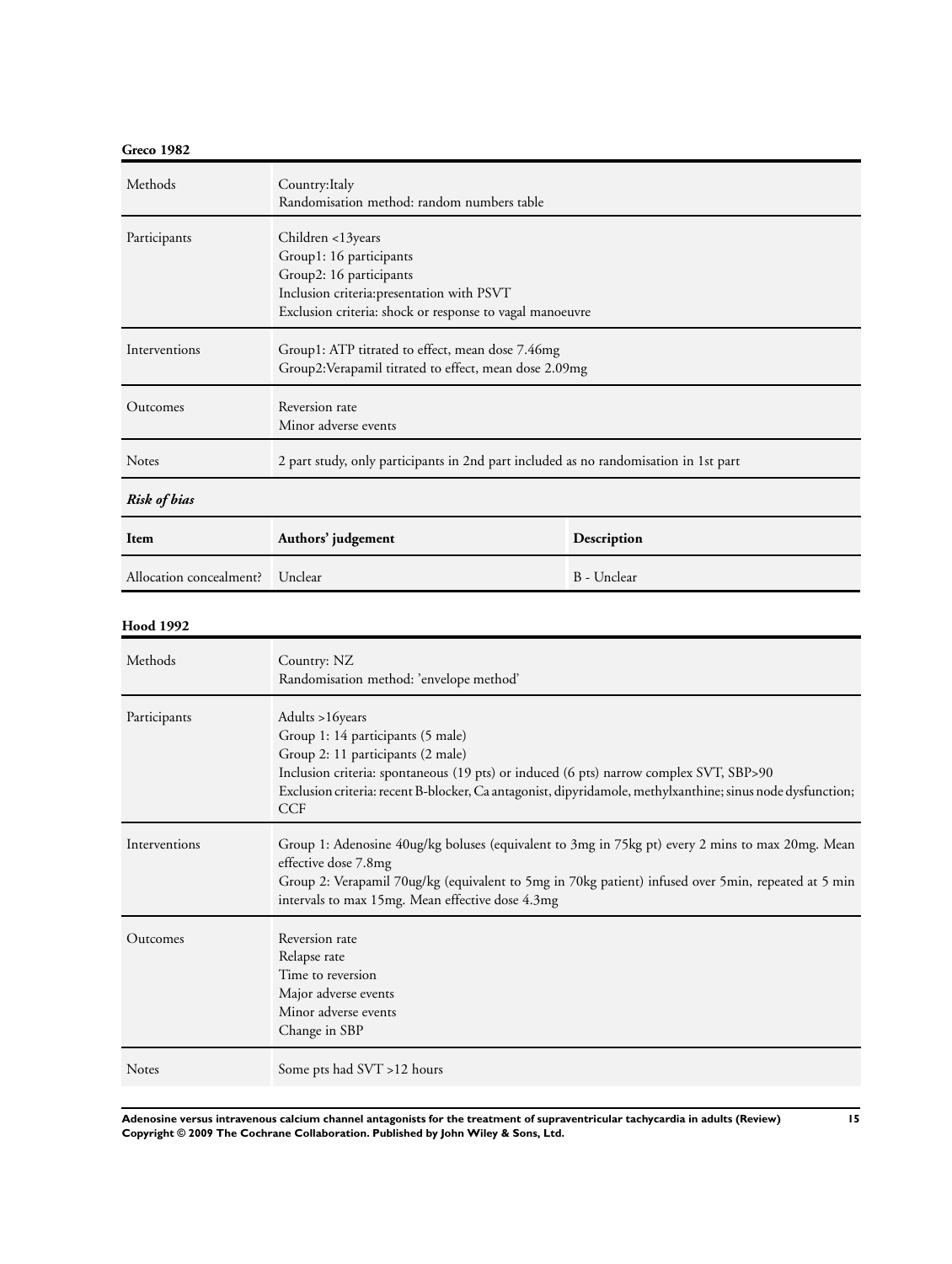## **Hood 1992** (*Continued)*

| <b>Risk of bias</b>         |                                                     |              |
|-----------------------------|-----------------------------------------------------|--------------|
| Item                        | Authors' judgement                                  | Description  |
| Allocation concealment? Yes |                                                     | A - Adequate |
| Kulakowski 1998             |                                                     |              |
| Methods                     | Country: Poland<br>Randomisation method: not stated |              |

|                     | Randomisation method: not stated                                                                                                                                                                                                                                                                                             |
|---------------------|------------------------------------------------------------------------------------------------------------------------------------------------------------------------------------------------------------------------------------------------------------------------------------------------------------------------------|
| Participants        | Adults >= 16 years<br>Group 1:46 participants (14 male)<br>Group 2:35 participants (11male)<br>Inclusion criteria: SVT.<br>Exclusion criteria (applied AFTER randomisation): asthma, dipyridamole (for adenosine); hypotension,<br>CCF, Wolff Parkinson White Syndrome (WPW), paroxysmal atrial fibrillation (for Verapamil) |
| Interventions       | Group 1: Adenosine 3mg then 6mg then 9mg then 12mg every 2-3 min if no reversion with previous<br>dose.<br>Group 2: Verapamil 5mg bolus repeated in 3 mins if no reversion                                                                                                                                                   |
| Outcomes            | Reversion rate<br>Time to reversion<br>Minor adverse events<br>Major adverse events                                                                                                                                                                                                                                          |
| <b>Notes</b>        | Patients re-allocated to alternate group AFTER randomisation if contraindications to allocated drug                                                                                                                                                                                                                          |
| <b>Risk of bias</b> |                                                                                                                                                                                                                                                                                                                              |

| Item                       | Authors' judgement | Description    |
|----------------------------|--------------------|----------------|
| Allocation concealment? No |                    | C - Inadequate |

mg=milligrammes min=minute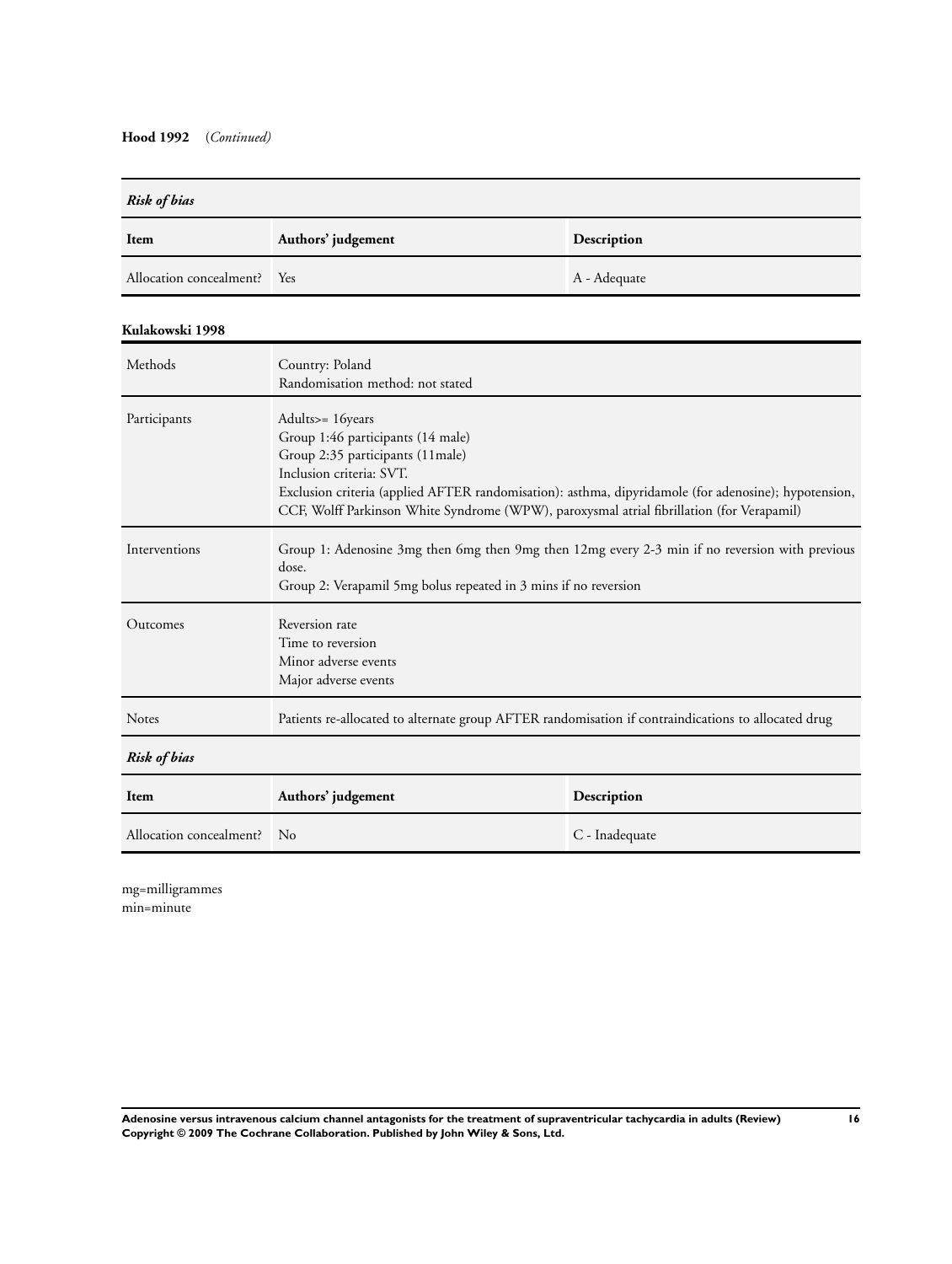## <span id="page-18-0"></span>**Characteristics of excluded studies** *[ordered by study ID]*

| Study             | Reason for exclusion                                                                                   |
|-------------------|--------------------------------------------------------------------------------------------------------|
| <b>Ballo 2004</b> | Retrospective chart review and no relevant outcomes measured                                           |
| Belhassen 1984    | Review article, not a trial.                                                                           |
| Conti 1995        | Editorial only.                                                                                        |
| Garratt 1989      | Not a randomised trial. Patients with induced SVT given adenosine, then re-induced and given verapamil |
| Rankin 1991       | Review article, not a trial.                                                                           |
| Sellers 1987      | Retrospective chart review.                                                                            |
| Sethi 1994        | Not a randomised trial. Patients with induced SVT given adenosine, then re-induced and given verapamil |
| Trappe 1997       | Comparison of adenosine and ajmaline (class 1A anti-arrhythmic). No calcium antagonist arm             |
| Turkoglu 1996     | Not a randomised trial.                                                                                |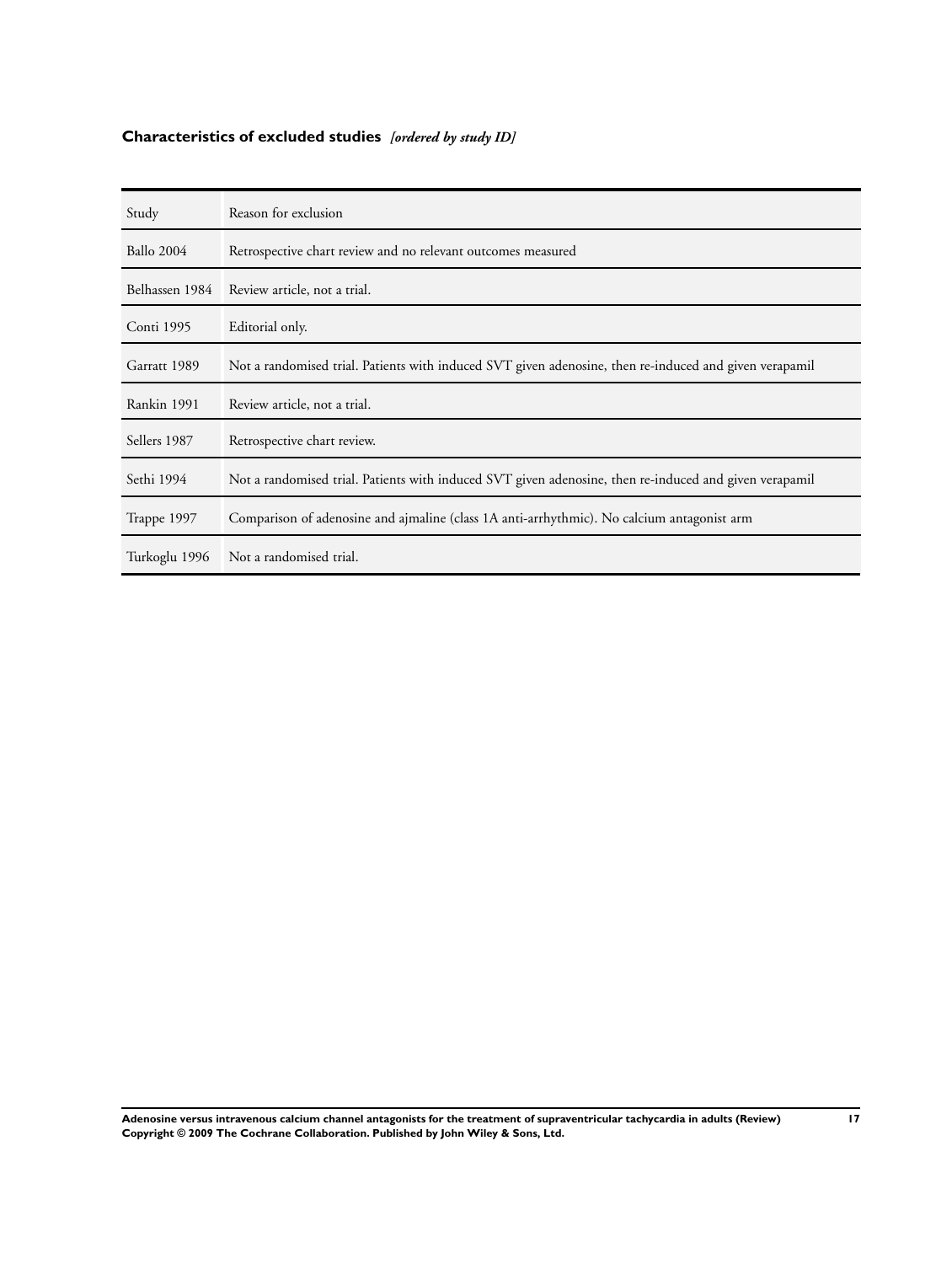## **D A T A A N D A N A L Y S E S**

## **Comparison 1. Adenosine vs Ca Blockers**

| Outcome or subgroup title       | No. of<br>studies | No. of<br>participants | Statistical method                    | <b>Effect size</b>        |
|---------------------------------|-------------------|------------------------|---------------------------------------|---------------------------|
| 1 Reversion rate                | 8                 | 589                    | Peto Odds Ratio (Peto, Fixed, 95% CI) | $0.67$ [0.38, 1.16]       |
| 2 Time to reversion (seconds)   | 4                 | 278                    | Mean Difference (IV, Fixed, 95% CI)   | 156.07 [133.99,<br>178.16 |
| 3 Relapse to SVT post-reversion | 3                 | 110                    | Peto Odds Ratio (Peto, Fixed, 95% CI) | $0.27$ [0.06, 1.23]       |
| 4 Minor Adverse events          | 4                 | 979                    | Peto Odds Ratio (Peto, Fixed, 95% CI) | $0.15$ [0.09, 0.26]       |
| 4.1 chest tightness             | 4                 | 303                    | Peto Odds Ratio (Peto, Fixed, 95% CI) | $0.13$ [0.05, 0.29]       |
| 4.2 Nausea                      | 2                 | 172                    | Peto Odds Ratio (Peto, Fixed, 95% CI) | $0.12$ [0.04, 0.37]       |
| 4.3 Shortness of breath         | 3                 | 252                    | Peto Odds Ratio (Peto, Fixed, 95% CI) | $0.20$ [0.06, 0.60]       |
| 4.4 Headache                    | 3                 | 252                    | Peto Odds Ratio (Peto, Fixed, 95% CI) | $0.29$ [0.06, 1.46]       |
| 5 Hypotension                   |                   | 337                    | Peto Odds Ratio (Peto, Fixed, 95% CI) | 8.60 [0.88, 83.86]        |

## **Analysis 1.1. Comparison 1 Adenosine vs Ca Blockers, Outcome 1 Reversion rate.**

Review: Adenosine versus intravenous calcium channel antagonists for the treatment of supraventricular tachycardia in adults

Comparison: 1 Adenosine vs Ca Blockers

Outcome: 1 Reversion rate

| Study or subgroup                                                       | Verapamil | Adenosine |                   | Peto<br>Odds Ratio  | Weight | Peto<br>Odds Ratio    |
|-------------------------------------------------------------------------|-----------|-----------|-------------------|---------------------|--------|-----------------------|
|                                                                         | n/N       | n/N       |                   | Peto, Fixed, 95% CI |        | Peto, Fixed, 95% CI   |
| Cabrera-Sole 1989                                                       | 39/43     | 42/44     |                   |                     | 11.2%  | $0.48$ $[0.09, 2.50]$ |
| Cheng 2003                                                              | 54/62     | 52/60     |                   |                     | 27.8 % | $1.04$ [ 0.36, 2.96 ] |
| DiMarco 1990                                                            | 64/70     | 57/61     |                   |                     | 18.4%  | $0.75$ $[0.21, 2.73]$ |
| Ferreira 1996                                                           | 23/25     | 24/25     |                   |                     | 5.7%   | $0.50$ $[0.05, 5.03]$ |
| Gil Madre 1995                                                          | 20/24     | 21/26     |                   |                     | 14.9%  | $1.19$ $[0.28, 4.95]$ |
| Greco 1982                                                              | 21/23     | 18/20     |                   |                     | 7.3 %  | $1.16$ $[0.15, 8.93]$ |
| <b>Hood 1992</b>                                                        | 8/11      | 4/ 4      |                   |                     | 5.4 %  | $0.08$ $[0.01, 0.91]$ |
| Kulakowski 1998                                                         | 31/35     | 45/46     |                   |                     | 9.3%   | $0.21$ $[0.03, 1.27]$ |
| <b>Total (95% CI)</b>                                                   | 293       | 296       |                   |                     | 100.0% | $0.67$ [ 0.38, 1.16 ] |
| Total events: 260 (Verapamil), 273 (Adenosine)                          |           |           |                   |                     |        |                       |
| Heterogeneity: Chi <sup>2</sup> = 6.36, df = 7 (P = 0.50); $1^2$ = 0.0% |           |           |                   |                     |        |                       |
| Test for overall effect: $Z = 1.44$ (P = 0.15)                          |           |           |                   |                     |        |                       |
| Test for subgroup differences: Not applicable                           |           |           |                   |                     |        |                       |
|                                                                         |           |           |                   |                     |        |                       |
|                                                                         |           |           | 0.01<br>0.1       | 100<br>$ 0\rangle$  |        |                       |
|                                                                         |           |           | Favours adenosine | Favours verapamil   |        |                       |

**Adenosine versus intravenous calcium channel antagonists for the treatment of supraventricular tachycardia in adults (Review) 18 Copyright © 2009 The Cochrane Collaboration. Published by John Wiley & Sons, Ltd.**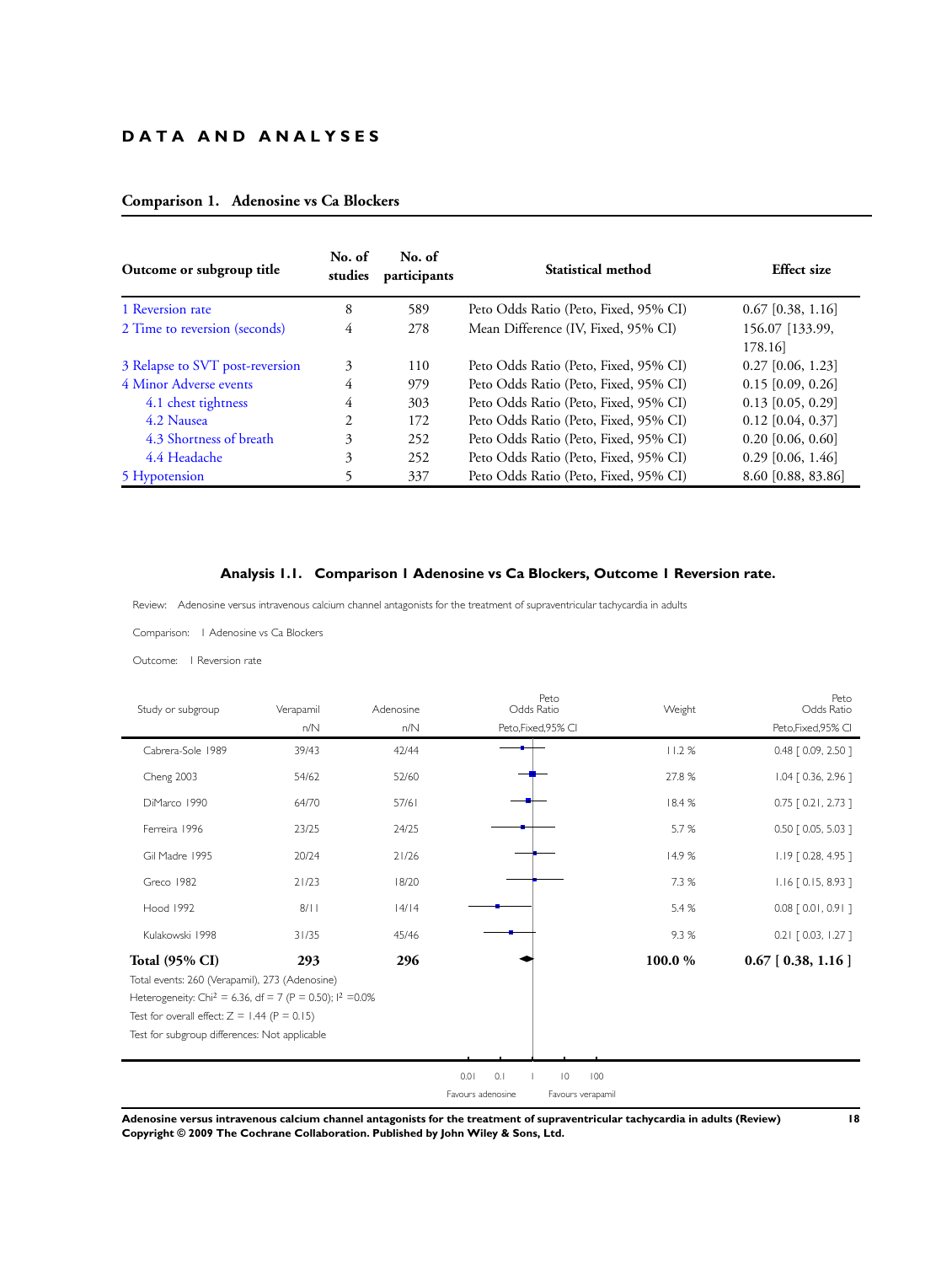## <span id="page-20-0"></span>**Analysis 1.2. Comparison 1 Adenosine vs Ca Blockers, Outcome 2 Time to reversion (seconds).**

Review: Adenosine versus intravenous calcium channel antagonists for the treatment of supraventricular tachycardia in adults

Comparison: 1 Adenosine vs Ca Blockers

Outcome: 2 Time to reversion (seconds)

| Study or subgroup                                                                                                                                                                                          | Verapamil<br>$\mathbb N$ | Mean(SD)      | Adenosine<br>$\hbox{N}$ | Mean(SD)    | Mean<br>Difference<br>IV,Fixed,95% CI          | Weight                    | Mean<br>Difference<br>IV,Fixed,95% CI |
|------------------------------------------------------------------------------------------------------------------------------------------------------------------------------------------------------------|--------------------------|---------------|-------------------------|-------------|------------------------------------------------|---------------------------|---------------------------------------|
| Cheng 2003                                                                                                                                                                                                 | 62                       | 414.4 (191.2) | 60                      | 34.2 (19.5) | 뤁                                              | 21.3%                     | 380.20 [ 332.35, 428.05 ]             |
| Ferreira 1996                                                                                                                                                                                              | 25                       | 248 (152.5)   | 25                      | 29.6 (11.6) | ٠                                              | 13.6 %                    | 218.40 [158.45, 278.35]               |
| Hood 1992                                                                                                                                                                                                  | $\ \hspace{1mm}\ $       | 306 (234)     | 4                       | 21.9(10.2)  |                                                | 2.5 %                     | 284.10 [ 145.71, 422.49 ]             |
| Kulakowski 1998                                                                                                                                                                                            | 35                       | 85 (84)       | 46                      | 24(8)       |                                                | 62.6 %                    | 61.00 [33.08, 88.92]                  |
| Total (95% CI)<br>Heterogeneity: Chi <sup>2</sup> = 136.26, df = 3 (P<0.00001); l <sup>2</sup> =98%<br>Test for overall effect: $Z = 13.85$ (P < 0.00001)<br>Test for subgroup differences: Not applicable | 133                      |               | 145                     |             | ۰                                              | 100.0%                    | 156.07 [133.99, 178.16]               |
|                                                                                                                                                                                                            |                          |               |                         |             |                                                |                           |                                       |
|                                                                                                                                                                                                            |                          |               |                         |             | $-1000 - 500$<br>500<br>Ò<br>Favours verapamil | 1000<br>Favours adenosine |                                       |
|                                                                                                                                                                                                            |                          |               |                         |             |                                                |                           |                                       |
|                                                                                                                                                                                                            |                          |               |                         |             |                                                |                           |                                       |
|                                                                                                                                                                                                            |                          |               |                         |             |                                                |                           |                                       |
|                                                                                                                                                                                                            |                          |               |                         |             |                                                |                           |                                       |
|                                                                                                                                                                                                            |                          |               |                         |             |                                                |                           |                                       |
|                                                                                                                                                                                                            |                          |               |                         |             |                                                |                           |                                       |
|                                                                                                                                                                                                            |                          |               |                         |             |                                                |                           |                                       |
|                                                                                                                                                                                                            |                          |               |                         |             |                                                |                           |                                       |
|                                                                                                                                                                                                            |                          |               |                         |             |                                                |                           |                                       |
|                                                                                                                                                                                                            |                          |               |                         |             |                                                |                           |                                       |
|                                                                                                                                                                                                            |                          |               |                         |             |                                                |                           |                                       |
|                                                                                                                                                                                                            |                          |               |                         |             |                                                |                           |                                       |
|                                                                                                                                                                                                            |                          |               |                         |             |                                                |                           |                                       |
|                                                                                                                                                                                                            |                          |               |                         |             |                                                |                           |                                       |

**Adenosine versus intravenous calcium channel antagonists for the treatment of supraventricular tachycardia in adults (Review) 19 Copyright © 2009 The Cochrane Collaboration. Published by John Wiley & Sons, Ltd.**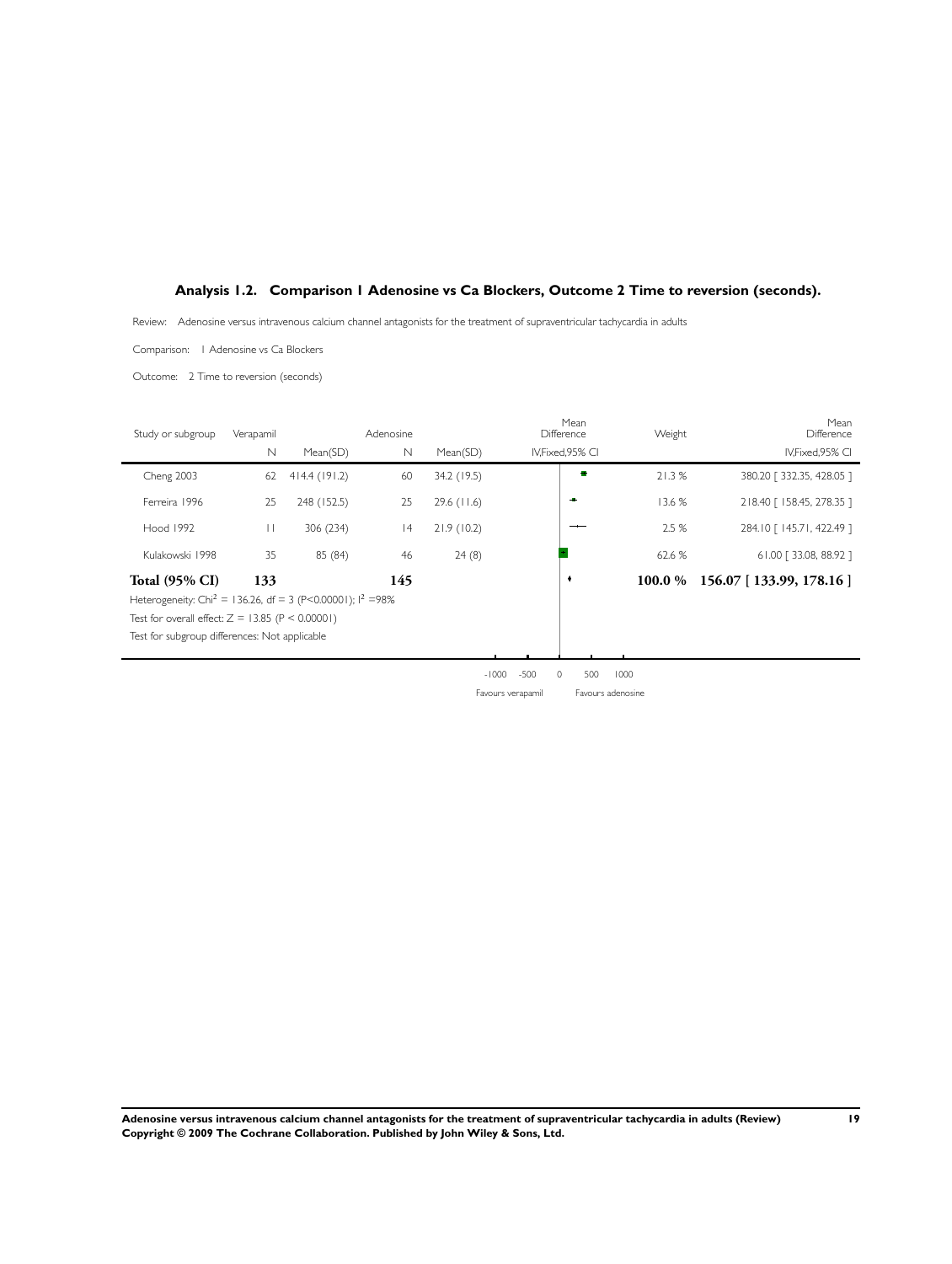## **Analysis 1.3. Comparison 1 Adenosine vs Ca Blockers, Outcome 3 Relapse to SVT post-reversion.**

<span id="page-21-0"></span>Review: Adenosine versus intravenous calcium channel antagonists for the treatment of supraventricular tachycardia in adults

Comparison: 1 Adenosine vs Ca Blockers

Outcome: 3 Relapse to SVT post-reversion

| Study or subgroup                                                      | Verapamil | Adenosine | Peto<br>Odds Ratio  | Weight | Peto<br>Odds Ratio    |
|------------------------------------------------------------------------|-----------|-----------|---------------------|--------|-----------------------|
|                                                                        | n/N       | n/N       | Peto, Fixed, 95% CI |        | Peto, Fixed, 95% CI   |
| Ferreira 1996                                                          | 1/23      | 1/24      |                     | 29.8 % | 1.04 [ 0.06, 17.23 ]  |
| Gil Madre 1995                                                         | 0/20      | 3/2       |                     | 43.4 % | $0.13$ [ 0.01, 1.31 ] |
| <b>Hood 1992</b>                                                       | O/8       | 2/14      |                     | 26.8%  | $0.19$ $[0.01, 3.68]$ |
| <b>Total (95% CI)</b>                                                  | 51        | 59        |                     | 100.0% | $0.27$ [ 0.06, 1.23 ] |
| Total events: I (Verapamil), 6 (Adenosine)                             |           |           |                     |        |                       |
| Heterogeneity: Chi <sup>2</sup> = 1.34, df = 2 (P = 0.51); $1^2$ =0.0% |           |           |                     |        |                       |
| Test for overall effect: $Z = 1.69$ (P = 0.090)                        |           |           |                     |        |                       |
| Test for subgroup differences: Not applicable                          |           |           |                     |        |                       |
|                                                                        |           |           |                     |        |                       |

 $0.01$  0.1 10 100

Favours verapamil Favours adenosine

**Adenosine versus intravenous calcium channel antagonists for the treatment of supraventricular tachycardia in adults (Review) 20 Copyright © 2009 The Cochrane Collaboration. Published by John Wiley & Sons, Ltd.**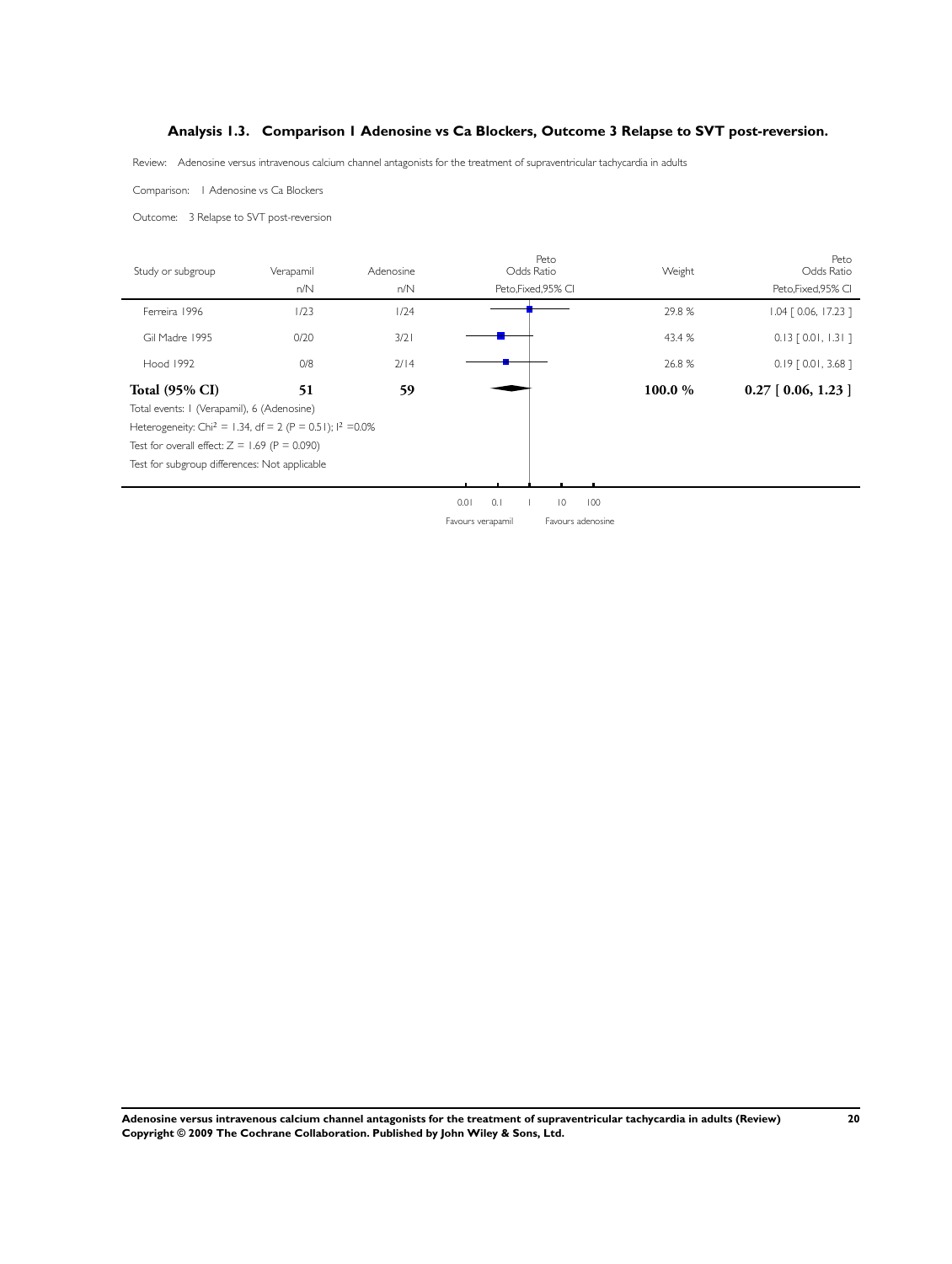## **Analysis 1.4. Comparison 1 Adenosine vs Ca Blockers, Outcome 4 Minor Adverse events.**

<span id="page-22-0"></span>Review: Adenosine versus intravenous calcium channel antagonists for the treatment of supraventricular tachycardia in adults

Comparison: 1 Adenosine vs Ca Blockers

Outcome: 4 Minor Adverse events

| Study or subgroup                                                                                                                                                                                                          | Verapamil<br>n/N | Adenosine<br>n/N | Peto<br>Odds Ratio<br>Peto, Fixed, 95% CI                                      | Weight        | Peto<br>Odds Ratio<br>Peto, Fixed, 95% CI    |
|----------------------------------------------------------------------------------------------------------------------------------------------------------------------------------------------------------------------------|------------------|------------------|--------------------------------------------------------------------------------|---------------|----------------------------------------------|
| I chest tightness                                                                                                                                                                                                          |                  |                  |                                                                                |               |                                              |
| Cheng 2003                                                                                                                                                                                                                 | 0/62             | 3/60             |                                                                                | 5.7%          | $0.13$ $[0.01, 1.24]$                        |
| Ferreira 1996                                                                                                                                                                                                              | 0/25             | 5/25             |                                                                                | 8.9%          | $0.11$ $[0.02, 0.71]$                        |
| Gil Madre 1995                                                                                                                                                                                                             | 0/24             | 5/26             |                                                                                | 8.9%          | $0.12$ $[0.02, 0.77]$                        |
| Kulakowski 1998                                                                                                                                                                                                            | 0/35             | 11/46            |                                                                                | 18.4%         | $0.13$ $[0.04, 0.48]$                        |
| Subtotal (95% CI)                                                                                                                                                                                                          | 146              | 157              |                                                                                | 41.9%         | $0.13$ [ 0.05, 0.29 ]                        |
| Total events: 0 (Verapamil), 24 (Adenosine)<br>Heterogeneity: Chi <sup>2</sup> = 0.02, df = 3 (P = 1.00); l <sup>2</sup> = 0.0%<br>Test for overall effect: $Z = 4.81$ (P < 0.00001)<br>2 Nausea                           |                  |                  |                                                                                |               |                                              |
| Cheng 2003                                                                                                                                                                                                                 | 1/62             | 1/60             |                                                                                | 3.9%          | 0.97 [0.06, 15.65]                           |
| Gil Madre 1995                                                                                                                                                                                                             | 0/24             | 13/26            |                                                                                | 19.0%         | $0.08$ $[0.02, 0.27]$                        |
| Subtotal (95% CI)<br>Total events: I (Verapamil), 14 (Adenosine)<br>Heterogeneity: Chi <sup>2</sup> = 2.61, df = 1 (P = 0.11); $1^2$ =62%<br>Test for overall effect: $Z = 3.65$ (P = 0.00027)<br>3 Shortness of breath    | 86               | 86               |                                                                                | 22.9%         | $0.12$ [ $0.04$ , $0.37$ ]                   |
| Cheng 2003                                                                                                                                                                                                                 | 1/60             | 3/61             |                                                                                | 7.6 %         | $0.36$ $[0.05, 2.65]$                        |
| Gil Madre 1995                                                                                                                                                                                                             | 0/24             | 3/26             |                                                                                | 5.6 %         | $0.13$ $[0.01, 1.36]$                        |
| Kulakowski 1998                                                                                                                                                                                                            | 0/35             | 6/46             |                                                                                | 10.7%         | $0.15$ $[0.03, 0.81]$                        |
| Subtotal (95% CI)<br>Total events: I (Verapamil), 12 (Adenosine)<br>Heterogeneity: Chi <sup>2</sup> = 0.56, df = 2 (P = 0.75); $1^2$ =0.0%<br>Test for overall effect: $Z = 2.86$ (P = 0.0042)<br>4 Headache<br>Cheng 2003 | 119<br>1/61      | 133<br>0/60      |                                                                                | 23.9%<br>1.9% | $0.20$ [ 0.06, 0.60 ]<br>7.27 [0.14, 366.38] |
| Gil Madre 1995                                                                                                                                                                                                             | 0/24             | 3/26             |                                                                                | 5.6 %         | $0.13$ [ 0.01, 1.36 ]                        |
| Kulakowski 1998                                                                                                                                                                                                            | 0/35             | 2/46             |                                                                                | 3.8 %         | $0.17$ $[0.01, 2.81]$                        |
| Subtotal (95% CI)<br>Total events: I (Verapamil), 5 (Adenosine)<br>Heterogeneity: Chi <sup>2</sup> = 3.16, df = 2 (P = 0.21); $1^2$ = 37%                                                                                  | 120              | 132              |                                                                                | 11.3 %        | $0.29$ [ 0.06, 1.46 ]                        |
|                                                                                                                                                                                                                            |                  |                  | 0.01<br>0.1<br>$\overline{0}$<br>100<br>Favours verapamil<br>Favours adenosine |               |                                              |

(*Continued* ... )

**Adenosine versus intravenous calcium channel antagonists for the treatment of supraventricular tachycardia in adults (Review) 21 Copyright © 2009 The Cochrane Collaboration. Published by John Wiley & Sons, Ltd.**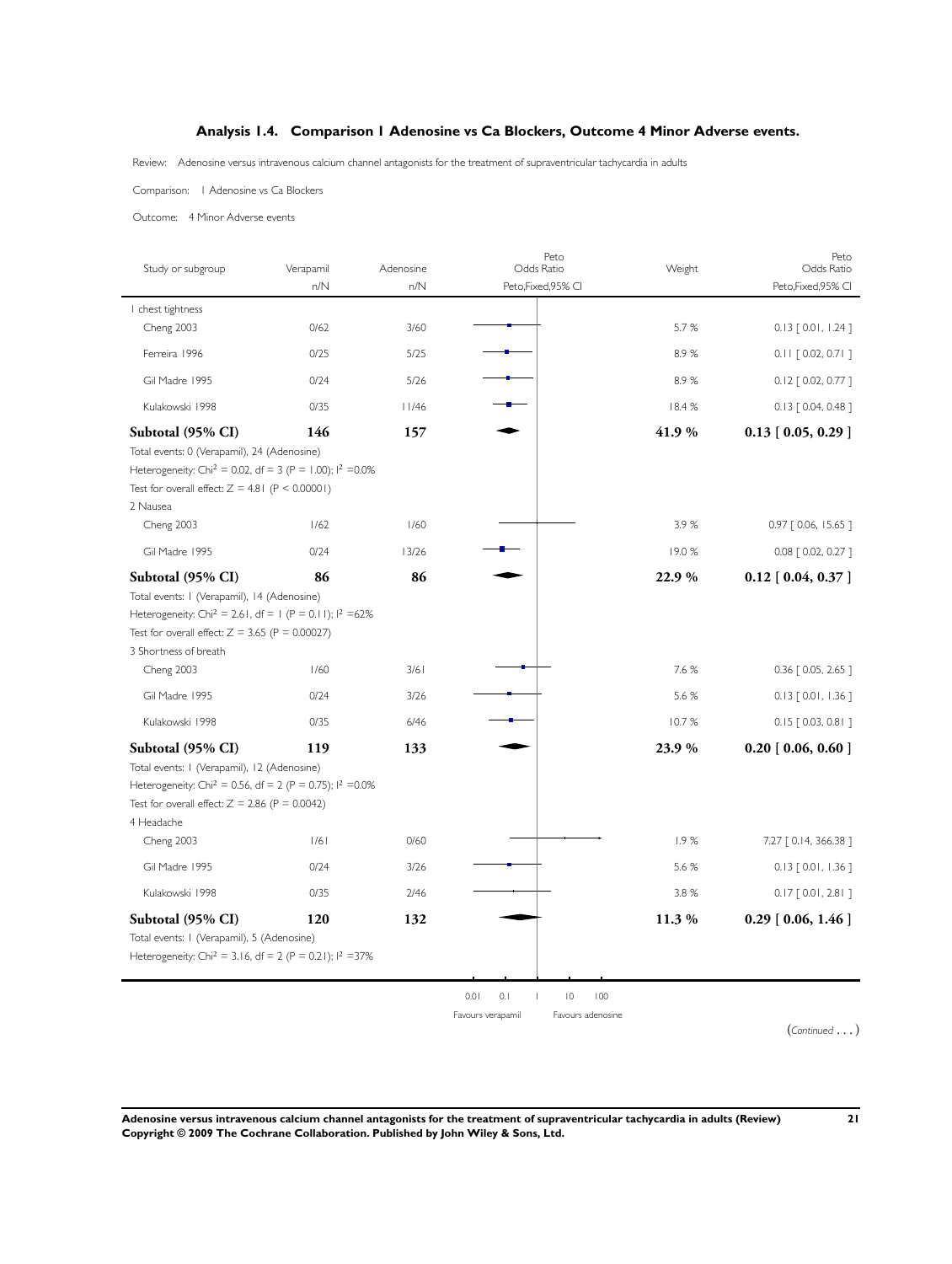<span id="page-23-0"></span>

| Study or subgroup                                                                       | Verapamil | Adenosine |                   |     | Peto<br>Odds Ratio  |                   | Weight | $( \ldots$ Continued)<br>Peto<br>Odds Ratio |
|-----------------------------------------------------------------------------------------|-----------|-----------|-------------------|-----|---------------------|-------------------|--------|---------------------------------------------|
|                                                                                         | n/N       | n/N       |                   |     | Peto, Fixed, 95% CI |                   |        | Peto, Fixed, 95% CI                         |
| Test for overall effect: $Z = 1.50$ (P = 0.13)                                          |           |           |                   |     |                     |                   |        |                                             |
| <b>Total (95% CI)</b>                                                                   | 471       | 508       |                   |     |                     |                   | 100.0% | $0.15$ [ 0.09, 0.26 ]                       |
| Total events: 3 (Verapamil), 55 (Adenosine)                                             |           |           |                   |     |                     |                   |        |                                             |
| Heterogeneity: Chi <sup>2</sup> = 7.50, df = 11 (P = 0.76); $1^2$ =0.0%                 |           |           |                   |     |                     |                   |        |                                             |
| Test for overall effect: $Z = 6.76$ (P < 0.00001)                                       |           |           |                   |     |                     |                   |        |                                             |
| Test for subgroup differences: Chi <sup>2</sup> = 1.15, df = 3 (P = 0.77), $1^2$ = 0.0% |           |           |                   |     |                     |                   |        |                                             |
|                                                                                         |           |           |                   |     |                     |                   |        |                                             |
|                                                                                         |           |           | 0.01              | 0.1 | $\overline{0}$      | 100               |        |                                             |
|                                                                                         |           |           | Favours verapamil |     |                     | Favours adenosine |        |                                             |
|                                                                                         |           |           |                   |     |                     |                   |        |                                             |

## **Analysis 1.5. Comparison 1 Adenosine vs Ca Blockers, Outcome 5 Hypotension.**

Review: Adenosine versus intravenous calcium channel antagonists for the treatment of supraventricular tachycardia in adults

Comparison: 1 Adenosine vs Ca Blockers

Outcome: 5 Hypotension

| Study or subgroup                                                       | Verapamil | Adenosine | Peto<br>Odds Ratio                                 | Weight | Peto<br>Odds Ratio           |
|-------------------------------------------------------------------------|-----------|-----------|----------------------------------------------------|--------|------------------------------|
|                                                                         | n/N       | n/N       | Peto, Fixed, 95% CI                                |        | Peto, Fixed, 95% CI          |
| Cabrera-Sole 1989                                                       | 0/25      | 0/25      |                                                    |        | Not estimable                |
| DiMarco 1990                                                            | 1/70      | 0/6       |                                                    | 33.6 % | 6.50 $\lceil$ 0.13, 330.51 ] |
| Ferreira 1996                                                           | 0/25      | 0/25      |                                                    |        | Not estimable                |
| Hood 1992                                                               | 1/1       | 0/14      |                                                    | 33.3 % | $9.71$ [ 0.19, 503.30 ]      |
| Kulakowski 1998                                                         | 1/35      | 0/46      |                                                    | 33.1 % | $10.12$ [ 0.19, 528.94 ]     |
| <b>Total (95% CI)</b>                                                   | 166       | 171       |                                                    | 100.0% | $8.60$ [ 0.88, 83.86 ]       |
| Total events: 3 (Verapamil), 0 (Adenosine)                              |           |           |                                                    |        |                              |
| Heterogeneity: Chi <sup>2</sup> = 0.03, df = 2 (P = 0.99); $1^2$ = 0.0% |           |           |                                                    |        |                              |
| Test for overall effect: $Z = 1.85$ (P = 0.064)                         |           |           |                                                    |        |                              |
| Test for subgroup differences: Not applicable                           |           |           |                                                    |        |                              |
|                                                                         |           |           |                                                    |        |                              |
|                                                                         |           |           | $0.001$ $0.01$ $0.1$<br>100 1000<br>$\overline{0}$ |        |                              |
|                                                                         |           |           | Favours adenosine<br>Favours verapamil             |        |                              |

**Adenosine versus intravenous calcium channel antagonists for the treatment of supraventricular tachycardia in adults (Review) 22 Copyright © 2009 The Cochrane Collaboration. Published by John Wiley & Sons, Ltd.**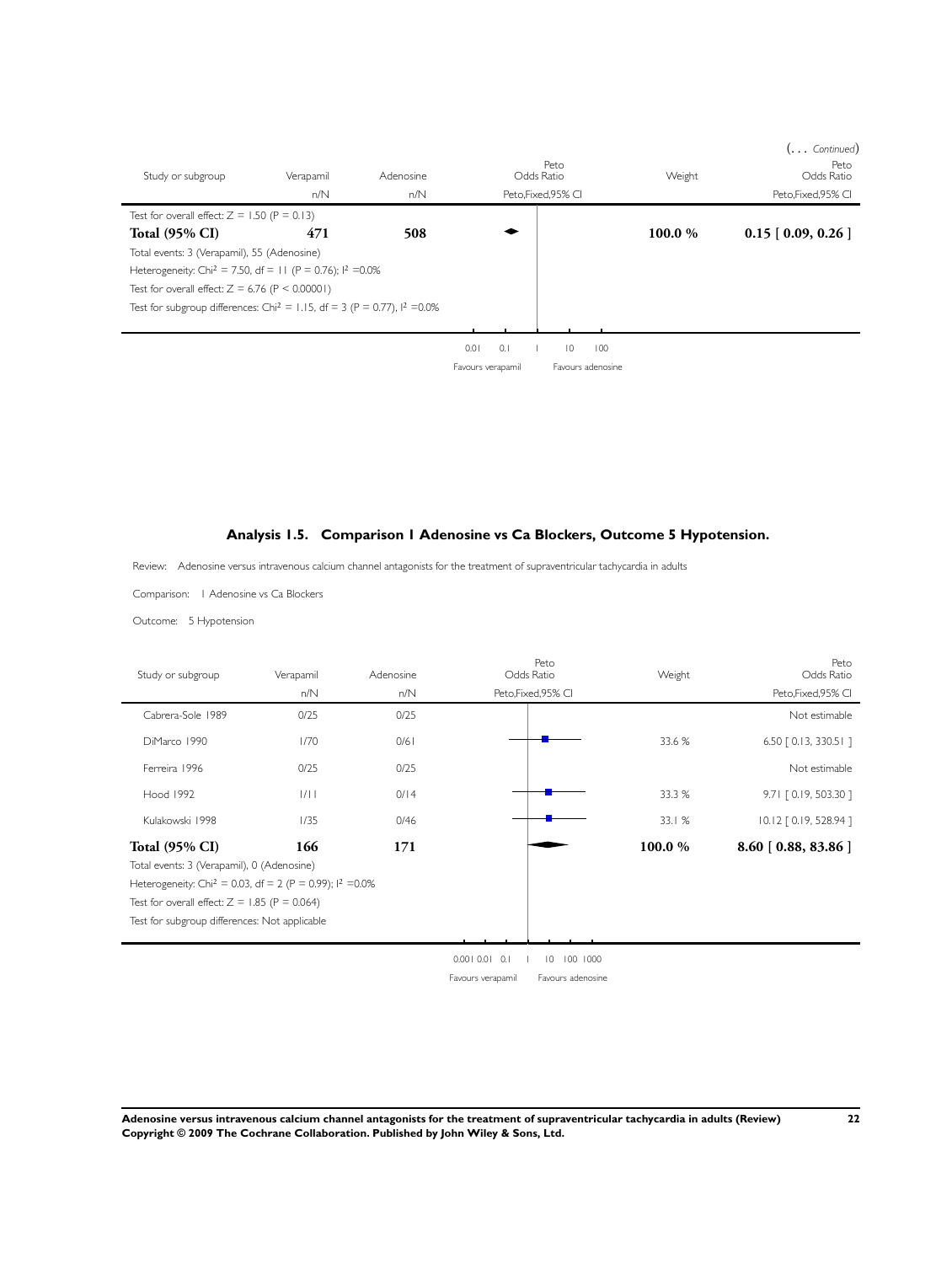## <span id="page-24-0"></span>**A D D I T I O N A L T A B L E S**

## **Table 1. Search methods for CENTRAL on The Cochrane Library**

Terms in capitals are exploded MeSH terms and those in lower case are textword searches:

#1 ADENOSINE #2 adenosin\* #3 (#1 or #2) #4 TACHYCARDIA SUPRAVENTRICULAR #5 (supraventricular next arrhythmia\*) #6 tachycardia\* #7 tachyarrhythmi\* #8 (idioventricular next rhythm\*) #9 supraventric\* #10 svt #11 psvt #12 (#4 or #5 or #6 or #7 or #8 or #9 or #10 or #11) #13 (#3 and #12)

## **Table 2. Search Strategy for EMBASE**

| 1 exp Adenosine/                           |
|--------------------------------------------|
| 2 adenosin\$.tw.                           |
| 3 1 or 2                                   |
| 4 Heart Supraventricular Arrhythmia/       |
| 5 Supraventricular Tachycardia/            |
| 6 Paroxysmal Supraventricular Tachycardia/ |
| 7 supraventricular tachycardia\$.tw.       |
| 8 supraventricular arrhythmia\$.tw.        |
| 9 supraventricular tachyarrhythmi\$.tw.    |
| 10 sinus tachycardia\$.tw.                 |
| $11$ svt.tw.                               |
| 12 psyt.tw.                                |
| $13 \text{ or}/4 - 12$                     |
| 14 3 and 13                                |

## **Table 3. Rate of reversion to sinus rhythm for adenosine, by dose**

| Study         | ATP | 20mg ATP | <6mg; 5mg ATP 6 to <9mg; 10mg 9 to <12 mg; >=12mg Cumulative % rever- Mean effective dose<br>sion rate for all doses |  |
|---------------|-----|----------|----------------------------------------------------------------------------------------------------------------------|--|
| Cabrera-Sole* |     | 42/44    | 96%                                                                                                                  |  |

**Adenosine versus intravenous calcium channel antagonists for the treatment of supraventricular tachycardia in adults (Review) 23 Copyright © 2009 The Cochrane Collaboration. Published by John Wiley & Sons, Ltd.**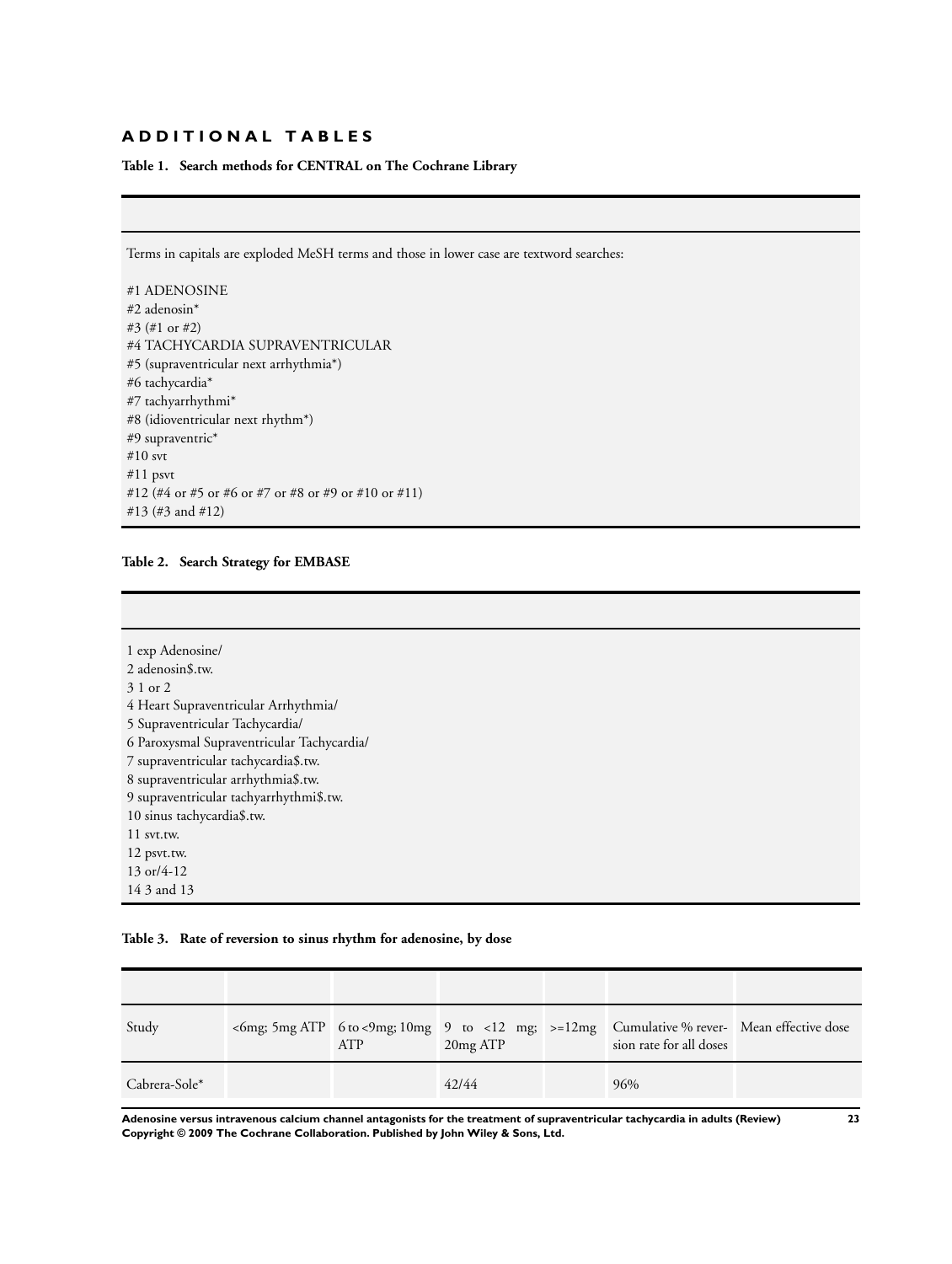## <span id="page-25-0"></span>**Table 3. Rate of reversion to sinus rhythm for adenosine, by dose** (*Continued)*

| Cheng <sup>^</sup>                                                                                                                                   |       | 17/60 |       | 35/60 | 87%  | $9.63 + 1.274$ mg     |
|------------------------------------------------------------------------------------------------------------------------------------------------------|-------|-------|-------|-------|------|-----------------------|
| Di Marco <sup>^</sup>                                                                                                                                |       | 35/61 |       | 22/61 | 93%  |                       |
| Ferreira*                                                                                                                                            |       |       | 22/25 | 2/25  | 96%  |                       |
| Gil Madre*                                                                                                                                           | 13/25 | 8/25  | 4/25  |       | 100% |                       |
| Hood $(ug/kg)^{3}$ \$ 3/14                                                                                                                           |       | 6/14  | 3/14  |       | 86%  |                       |
| Kulakowski^                                                                                                                                          | 12/46 | 22/46 | 3/46  | 8/46  | 98%  | $0.09 + (-0.04$ mg/kg |
| * ATP used; ^<br>adenosine used;<br>\$ for 70kg per-<br>son - 40mcg/<br>kg equiv 3mg,<br>80mcg/kg equiv<br>6mg, 120mcg/<br>kg equiv 9mg<br>adenosine |       |       |       |       |      |                       |

## **Table 4. Rate of reversion to sinus rhythm for verapamil, by dose**

| Study        |       |       | <= 5mg > 5 to 10mg Cumulative reversion rate Mean effective dose |                    |
|--------------|-------|-------|------------------------------------------------------------------|--------------------|
| Cabrera-Sole |       | 39/43 | 91%                                                              |                    |
| Cheng        | 30/62 | 24/62 | 87%                                                              | 7.15+/-2.67mg      |
| Di Marco     | 56/70 | 8/70  | 91%                                                              |                    |
| Ferreira     |       |       |                                                                  | $9.38 + (-3.9)$ mg |
| Gil Madre    | 16/25 | 9/25  | 96%                                                              |                    |
| Hood         | 6/11  | 1/11  | 64%                                                              |                    |
| Kulakowski   | 24/35 | 7/35  | 89%                                                              |                    |

**Adenosine versus intravenous calcium channel antagonists for the treatment of supraventricular tachycardia in adults (Review) 24 Copyright © 2009 The Cochrane Collaboration. Published by John Wiley & Sons, Ltd.**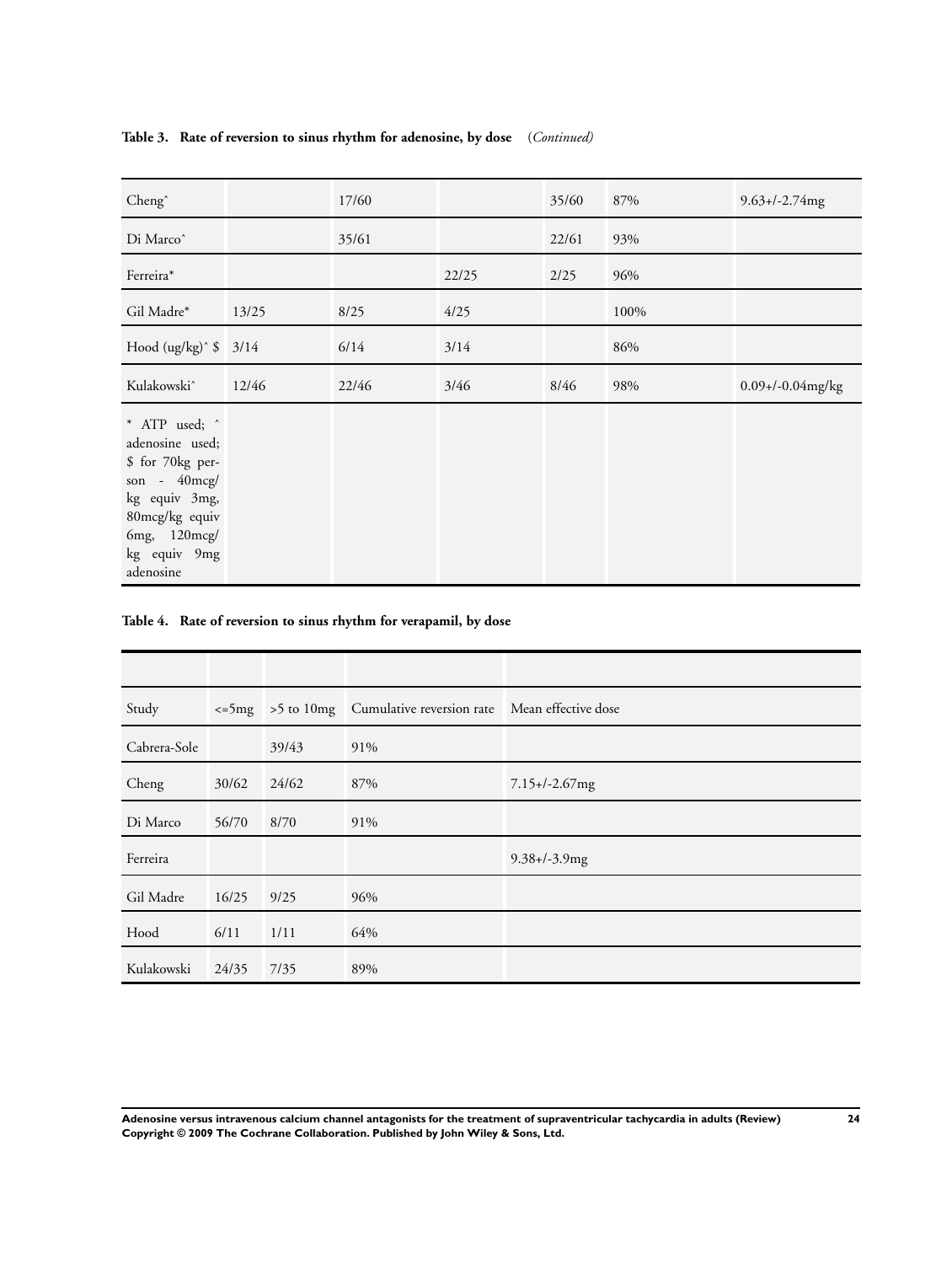## **W H A T ' S N E W**

Last assessed as up-to-date: 1 August 2006.

| Date | Event | <b>Description</b>                                       |
|------|-------|----------------------------------------------------------|
|      |       | 8 September 2008 Amended Converted to new review format. |

## **H I S T O R Y**

Protocol first published: Issue 1, 2005

Review first published: Issue 4, 2006

## **C O N T R I B U T I O N S O F A U T H O R S**

## A Holdgate conceived the review

A Holdgate and A Foo developed the protocol and search strategy in conjunction with the Cochrane Heart Group. Both reviewers screeened papers for inclusion, extracted data from included papers, participated in data analysis and drafted the review

## **D E C L A R A T I O N S O F I N T E R E S T**

None known

## **S O U R C E S O F S U P P O R T**

## **Internal sources**

- St George Hospital, Australia.
- Liverpool Hospital, Australia.

## **External sources**

• No sources of support supplied